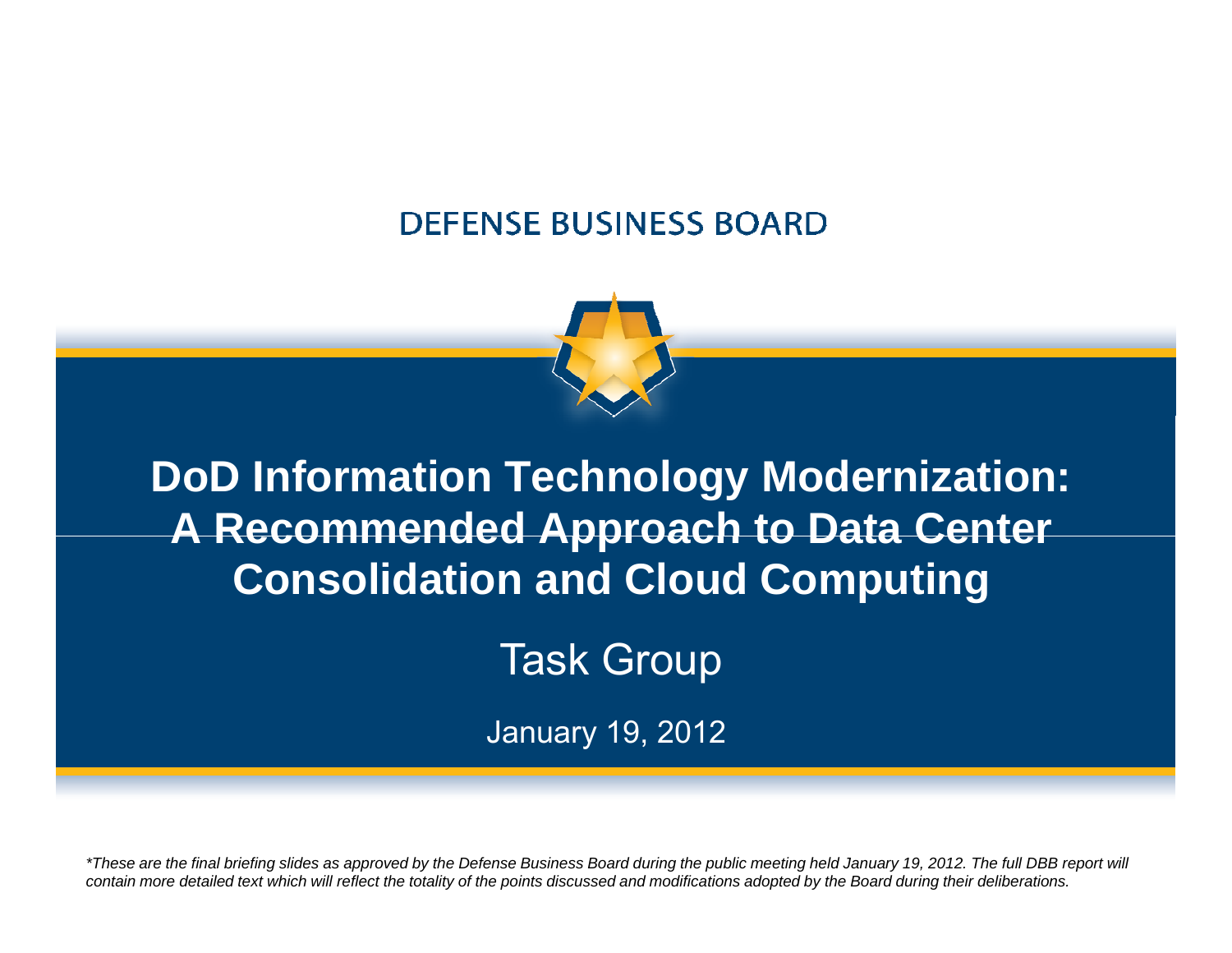# **Task Group Overview**

#### **Terms of Reference**

How should the Department of Defense (DoD) apply best business practices to Information Technology (IT) modernization, Data Center Consolidation (DCC), and the efficient, effective, and secure implementation of Cloud computing to support DoD business approaches and its war-fighting mission?

#### **Task Group**

Mr. David Langstaff (Chair) Ms. Bonnie Cohen Mr. Patrick GrossMr. Atul VashisthaMr. Kevin Walker

#### **Military Assistant** Lt Col Edward Lengel, USAF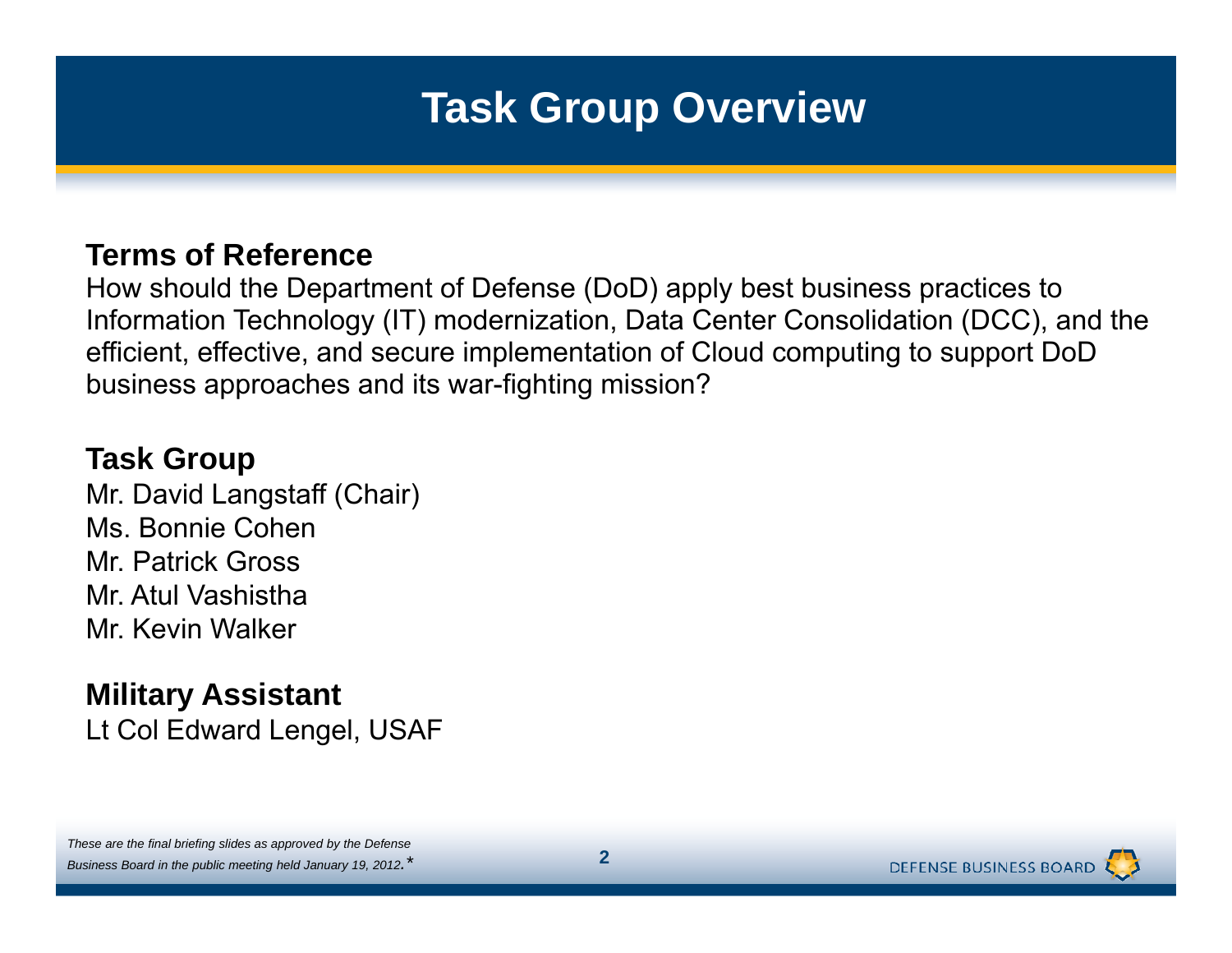# **Task Group Report**

- $\blacksquare$  Approach
- Context
- $\overline{\mathbb{R}^2}$ Findings
- $\overline{\phantom{a}}$ Recommendations
- **Conclusion**
- **-** Appendix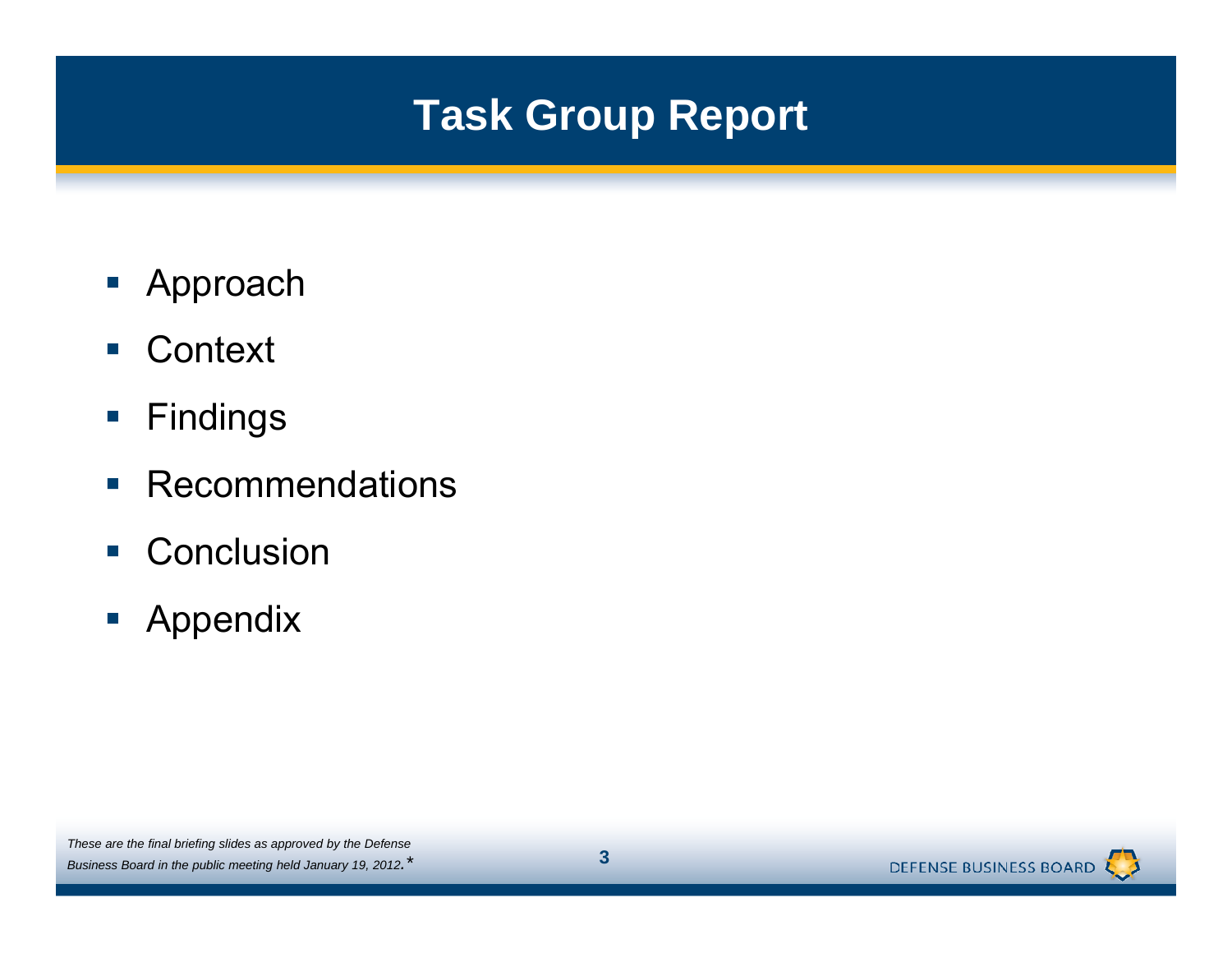# **Approach: Critical Considerations**

- $\mathcal{C}^{\mathcal{A}}$  Align with DoD mission requirements
	- Do no harm
	- Support and enhance DoD mission mission
- $\mathbb{R}^n$  Recognize cost saving imperative
	- Identify cost reductions
	- Seek operating efficiency and asset utilization gains
	- Consider positioning for future gains
- $\mathcal{L}_{\mathcal{A}}$  Address security concerns
	- Understand current system risks and vulnerabilities
	- Understand cloud-specific risks
	- Mitigate transition as well as ongoing operating risks
- $\mathcal{L}_{\mathcal{A}}$ **If a lidentify and capture 'lessons-learned' experiences** 
	- Public sector: DoD and other government agencies
	- Private sector: industry, service providers, domain experts, and consultants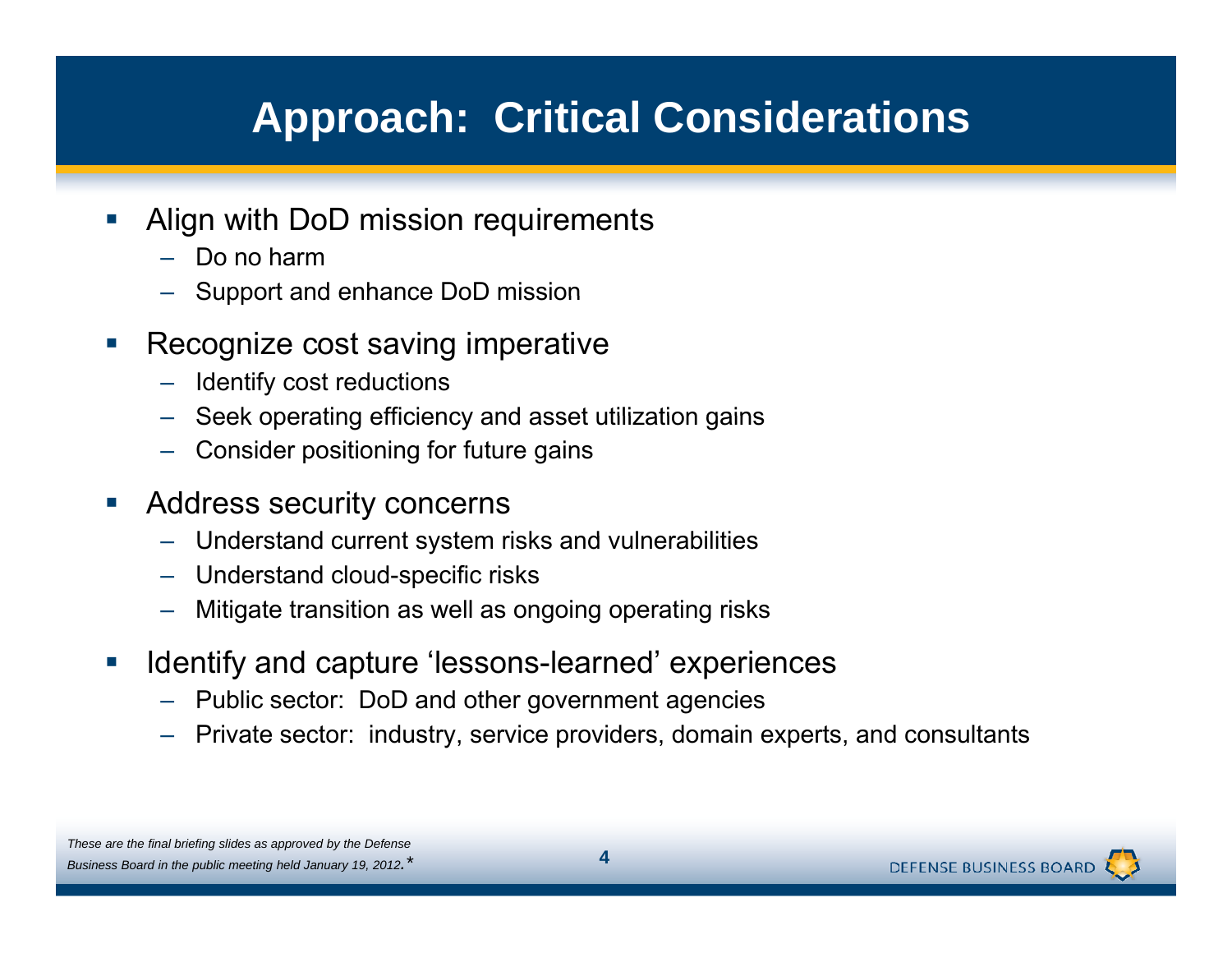# **Approach: Interviews**

- **Service Service**  Public Sector
	- CIO and Staff, DoD  $-$  Amazon
	- CIO, US Air Force
	- CIO, US Army
	- CIO, US Navy
	- CIO Defense Intelligence Agency CIO, – CSC
	- CIO, Defense Logistics Agency
	- CIO, Dept of Homeland Security
	- CIO, US Government
	- Director and Staff NSA Staff, IBM Co
	- Vice Chairman, Joint Chiefs of Staff
	- Principal Deputy Under Secretary of Defense, AT&L
	- Director of Computing Services and CTO, Defense Information Services Agency
- **Service Service**  Private Sector
	-
	- Chevron
	- Citigroup
	- CGI
	-
	- First Data Corporation
	- Forrester Research
	- Gartner Group
	- rpo ratio n – IBM Corporatio<br>– Kimberly Clark
	- Kimberly Clark Corporation
	- Palantir
	- Thompson, Cobb & Bazilio

**See Appendix for documents reviewed**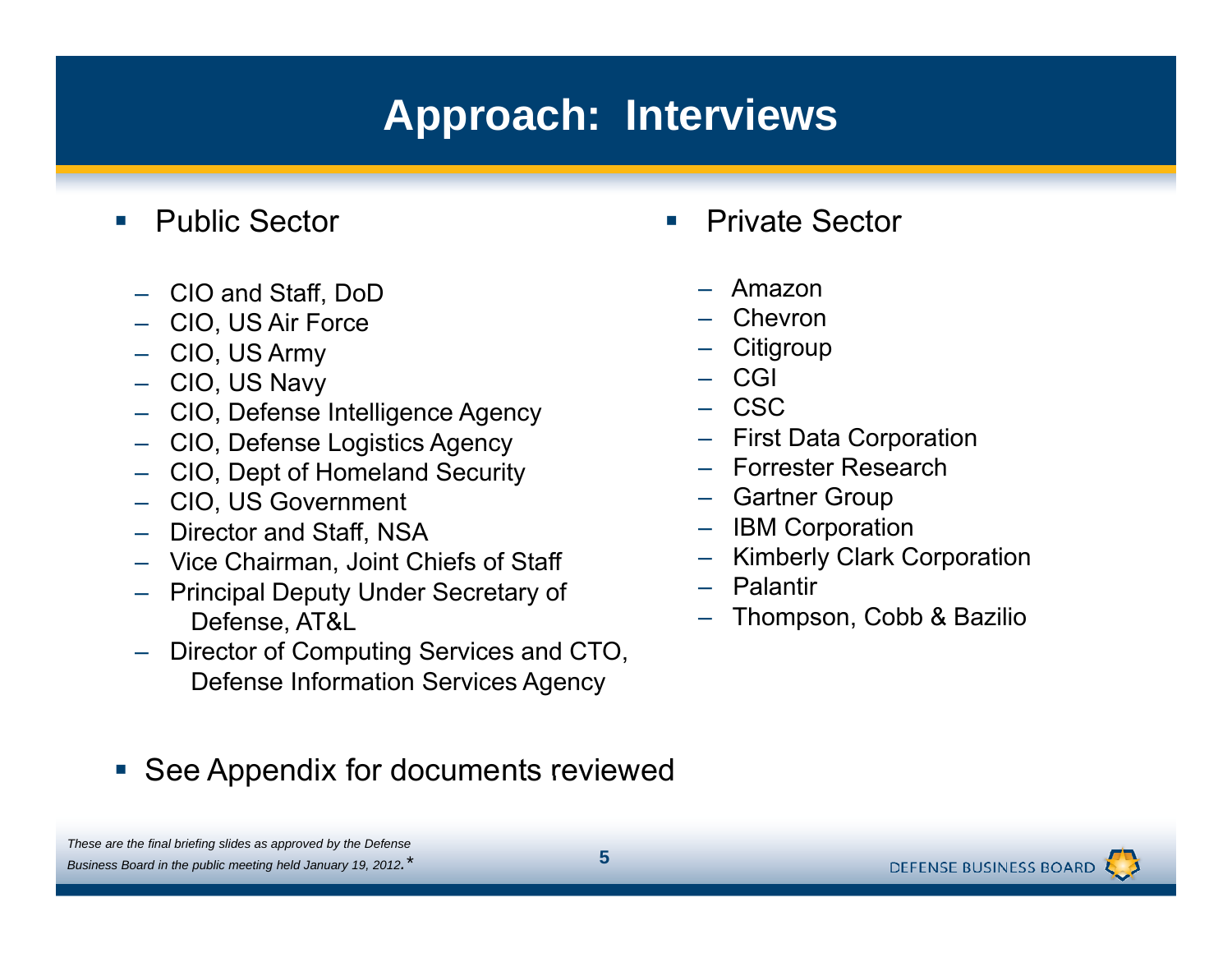# **Context: DoD IT Today**

#### $\Box$ **FY12 DoD IT Budget \$38.5B**



**DEFENSE BUSINESS BOARD**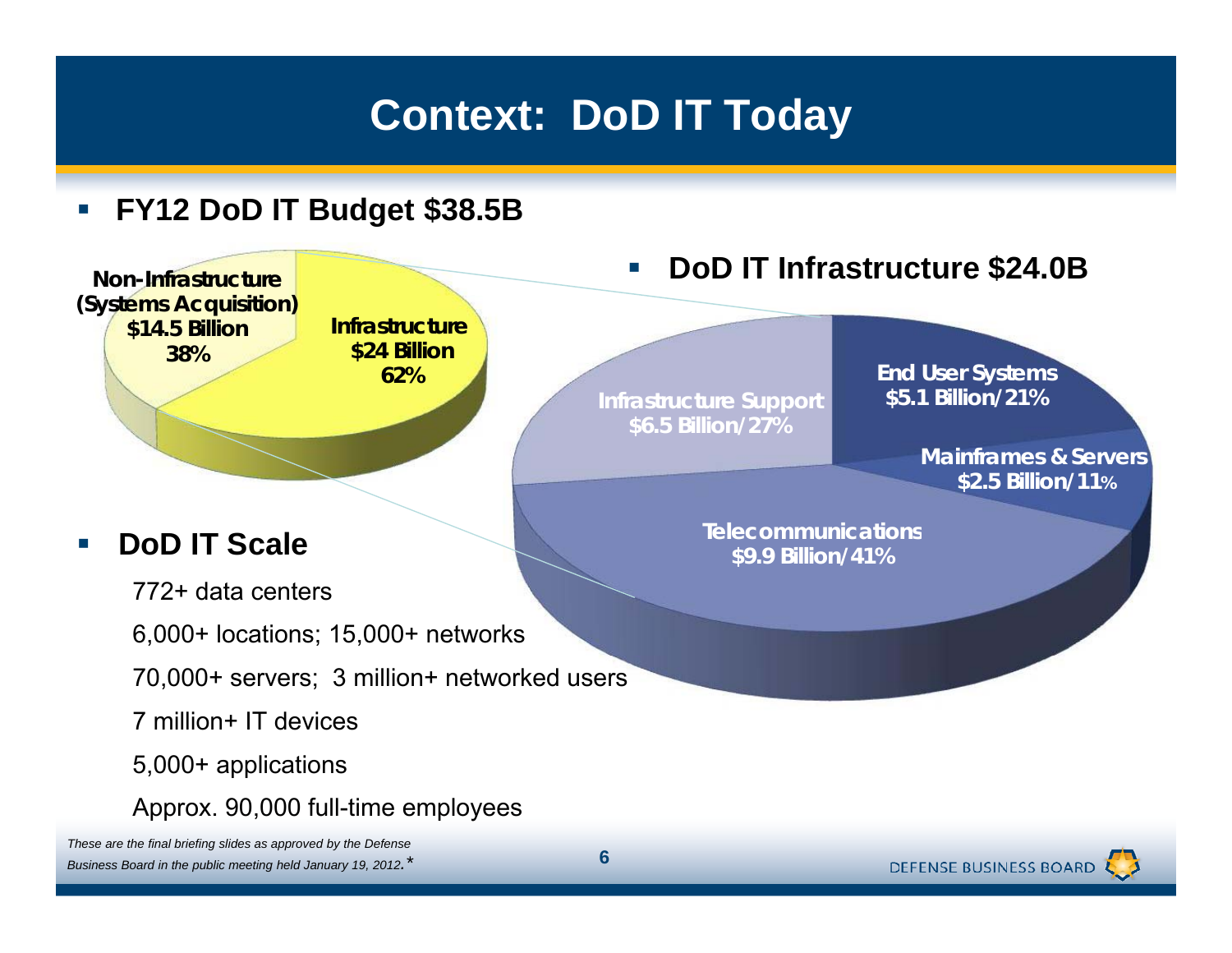# **Context: DoD Readiness for DCC/Cloud**

- $\mathcal{L}_{\mathcal{A}}$  Interviews indicate wide support across DoD for DCC/Cloud
	- Cost savings and efficiency benefits are widely understood
	- –Budget imperatives create environment for making major changes
	- Early DoD initiatives already showing positive results
- $\mathcal{L}_{\mathcal{A}}$  Despite stated willingness to work together, passive resistance is likely
	- $\,$  Loss of visibility, control, dedicated staff, and contractors
	- Required cultural and job changes will pose significant challenges
	- Requests for exceptions will proliferate
- П Concerns expressed about loss of mission capability
	- Particular concern expressed about migration process
	- –Recognition that current workforce may be inadequately trained
	- Desire for greater transparency, service focus on output metrics, and serviceprovider accountability

#### *Key issue requiring explicit decision: IT optimization at what level?*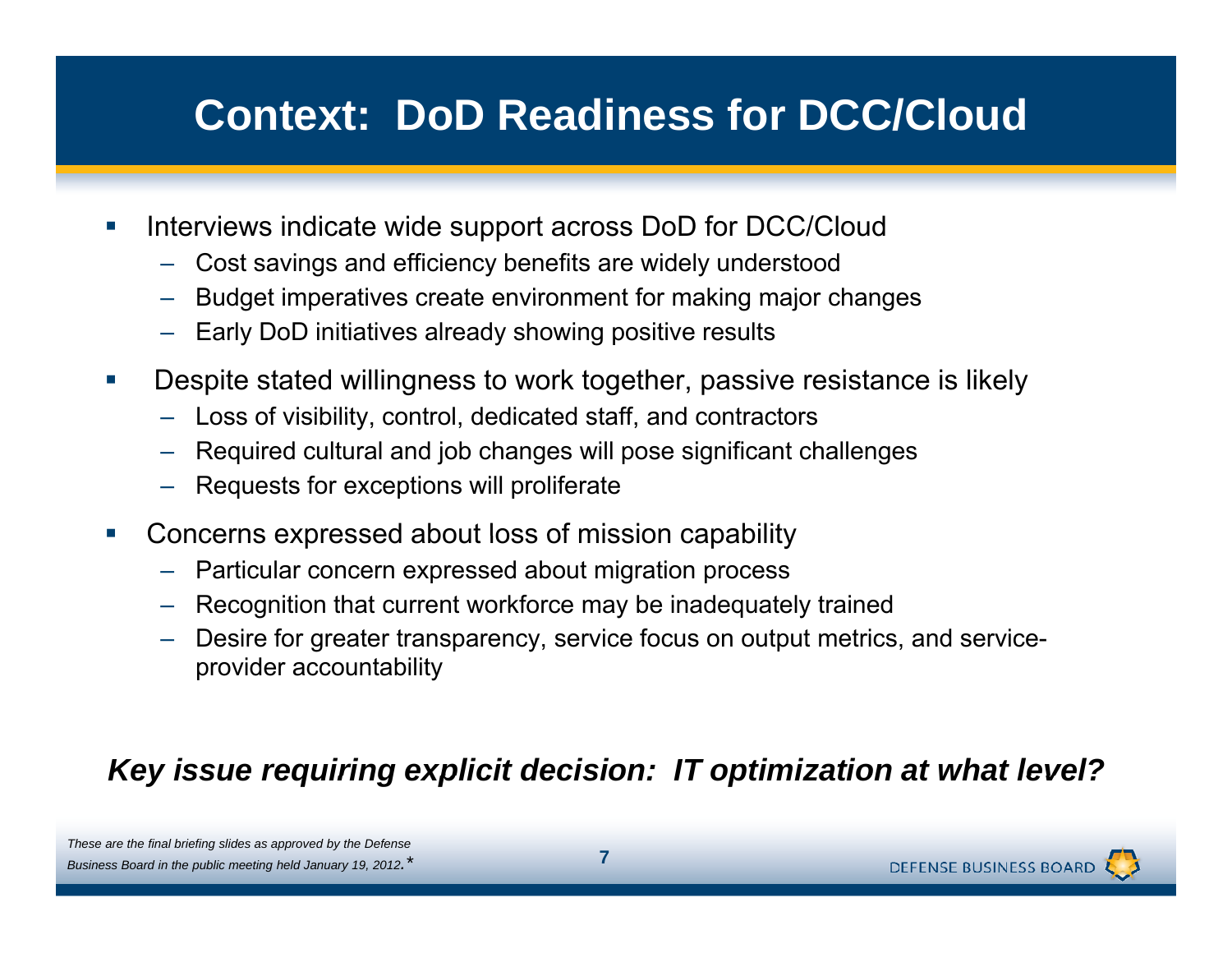# **Findings**

- $\Box$ Cost Savings
- Return on Investment (ROI)
- $\overline{\mathbb{Z}}$ **Security**
- $\overline{\phantom{a}}$ Mission Effectiveness
- **Mission Transformation**
- $\mathbb{R}^3$ Implementation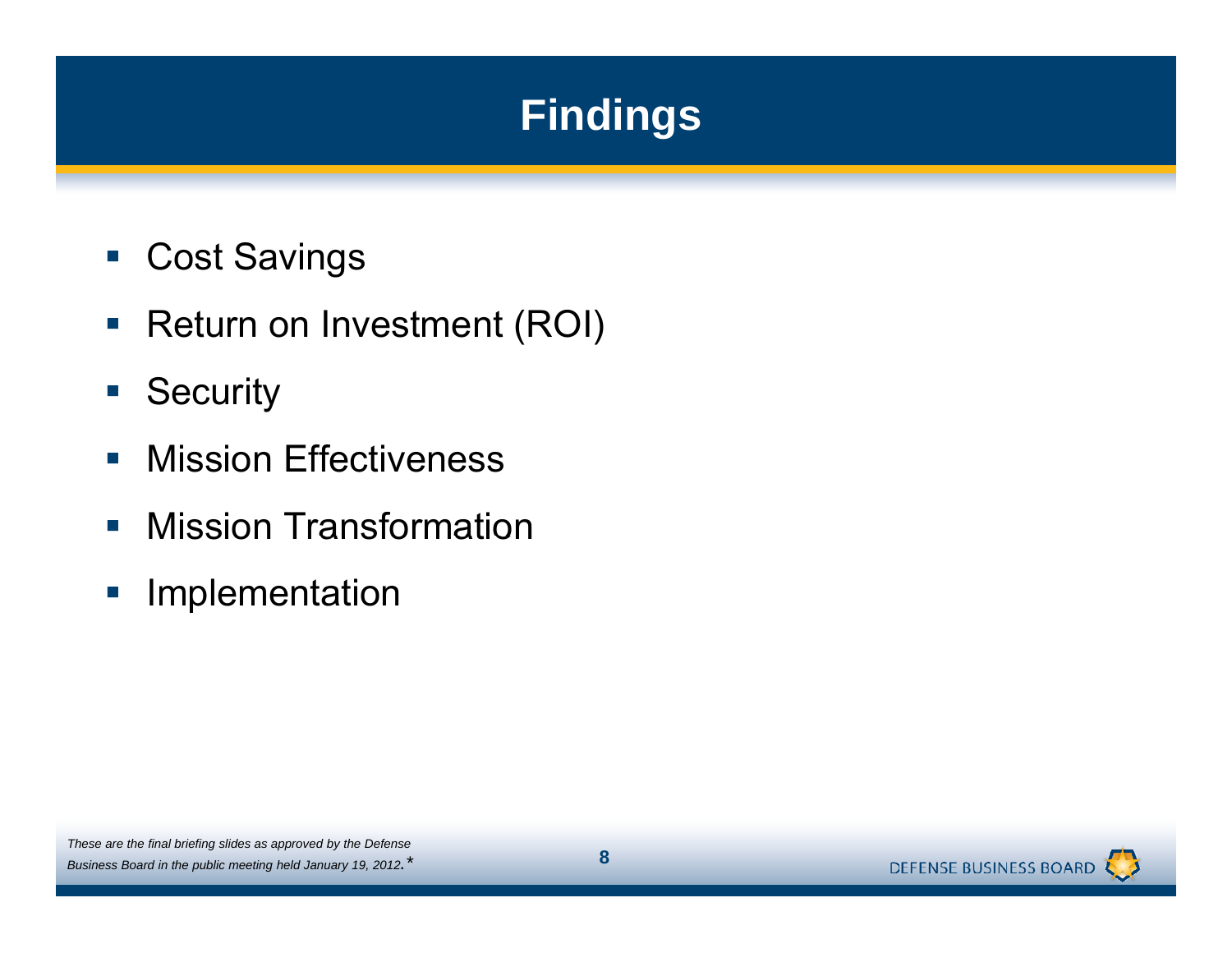# **Findings: Visible and Hidden Costs & Spending**

Staff, hardware, software, enterprise purchases

- Excessive purchasing due to long procurement/deployment cycles
- П High support costs to maintain independent systems, multiple networks, and duplicative infrastructure
- П High labor costs due to inefficient staff utilization

 $\overline{\phantom{a}}$ 

Underutilization of servers and untracked O&M purchases

*These are the final briefing slides as approved by the Defense Business Board in the public meeting held January 19, 2012.\**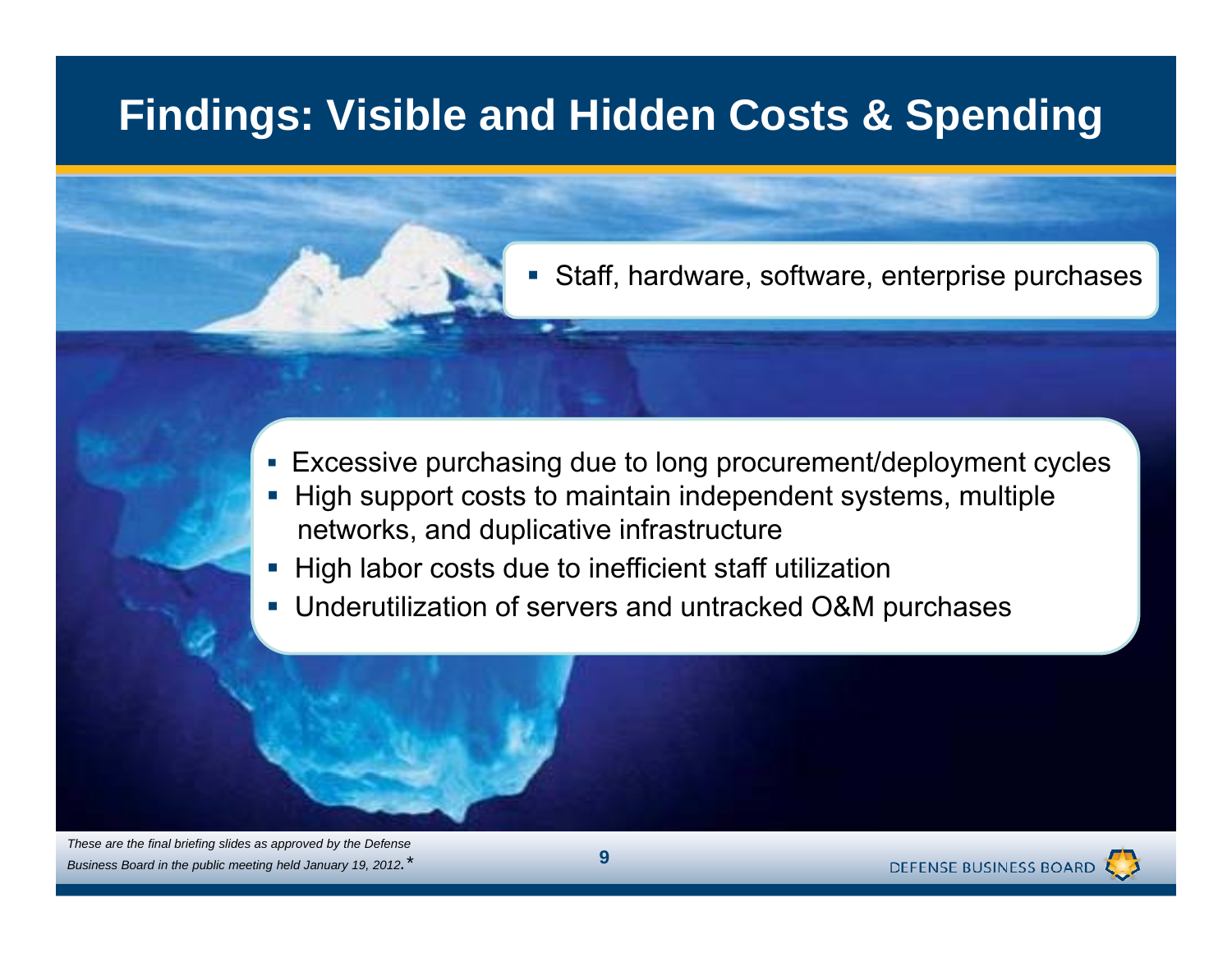# **Examples of Cost Savings and Efficiencies**

| <b>CATEGORY</b>                 | <b>REDUCTION</b> | <b>EXAMPLE</b>                                                      |
|---------------------------------|------------------|---------------------------------------------------------------------|
| <b>Data Centers</b>             | Number: 50%      |                                                                     |
|                                 | Cost: 25-50%     | Typical payback is 5 years                                          |
| <b>Servers</b>                  | 70%              | $80 \rightarrow 4$ ; leverage virtual machines                      |
| <b>Server</b><br>Provisioning   | 95%              | 73 days $\rightarrow$ less than 1 day                               |
| Application<br>Development      | 90%              | 45 days $\rightarrow$ 4 days                                        |
| <b>Bandwidth</b><br>Utilization | 70-90%           | ROI in less than 1 year                                             |
| Personnel                       | 40%              | Most organizations retrain support staff<br>into applications staff |

Cost-saving estimates: 25-50% in total annual expenditures *DCC/Cloud initiatives illuminated robust 'shadow' IT infrastructure.*

*These are the final briefing slides as approved by the Defense Business Board in the public meeting held January 19, 2012.\** **<sup>10</sup>**

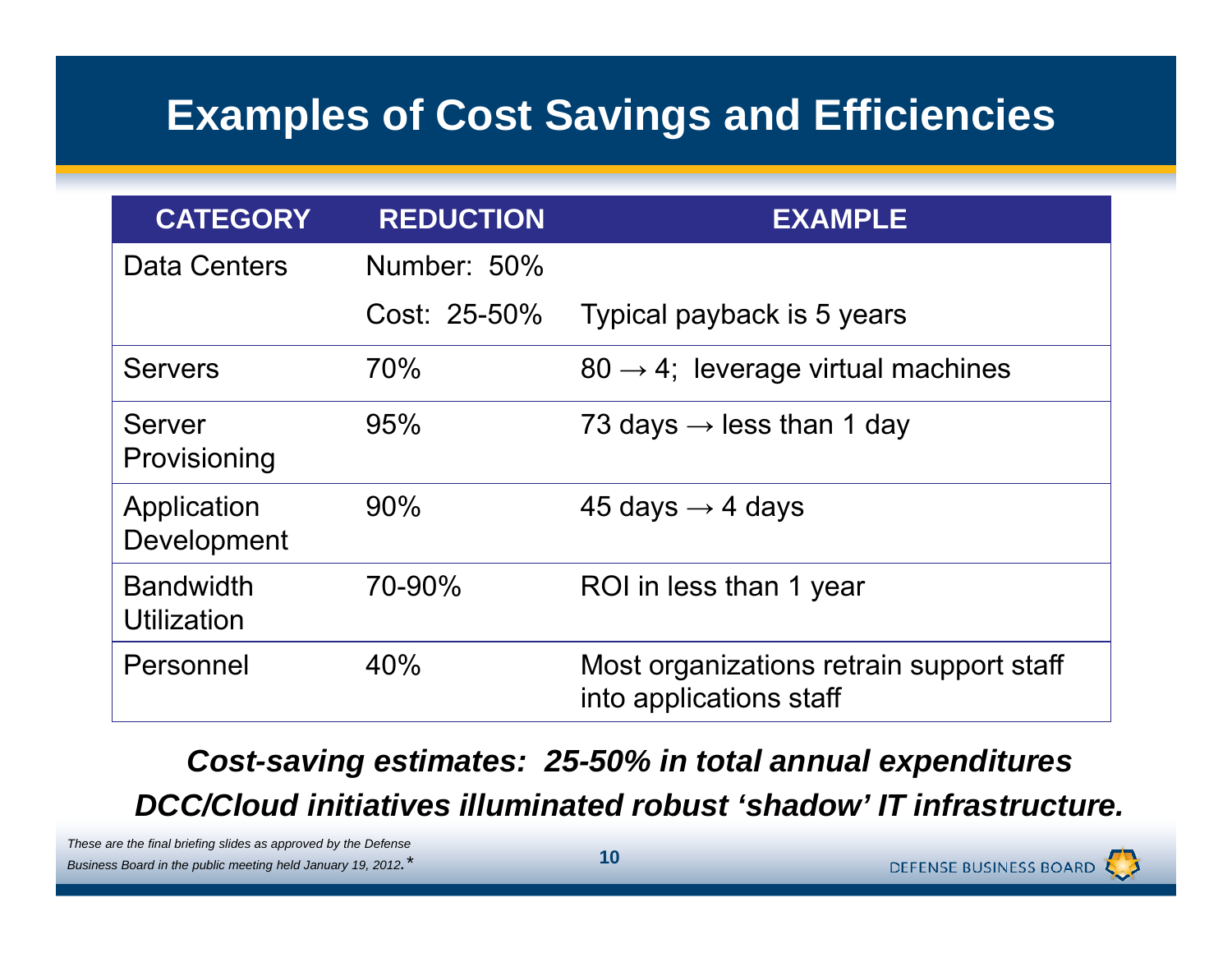### **Findings: Return on Investment**

- $\mathbb{R}^n$  Private sector ROI tends to be case-specific; often DCC/Cloud migrations are combined with other initiatives
- $\mathcal{L}_{\mathcal{A}}$  However, some conclusions can be drawn:
	- ROI achieved consistently <u>ahead</u> of projected goals in <u>both</u> dollars and time
	- Sustained reductions achieved only with initial up-front investment
	- Unanticipated positive secondary effects were considerable
- Continuation of status quo has a negative ROI
- $\overline{\phantom{a}}$ • Additional non-IT 'invisible' ROI achieved by reduction of procurement and deployment cycles and redeploying staff to higher value activities

#### *While there are no 'rules of thumb' regarding ROI benchmarks, in all reported cases ROI was greater than originally anticipated.*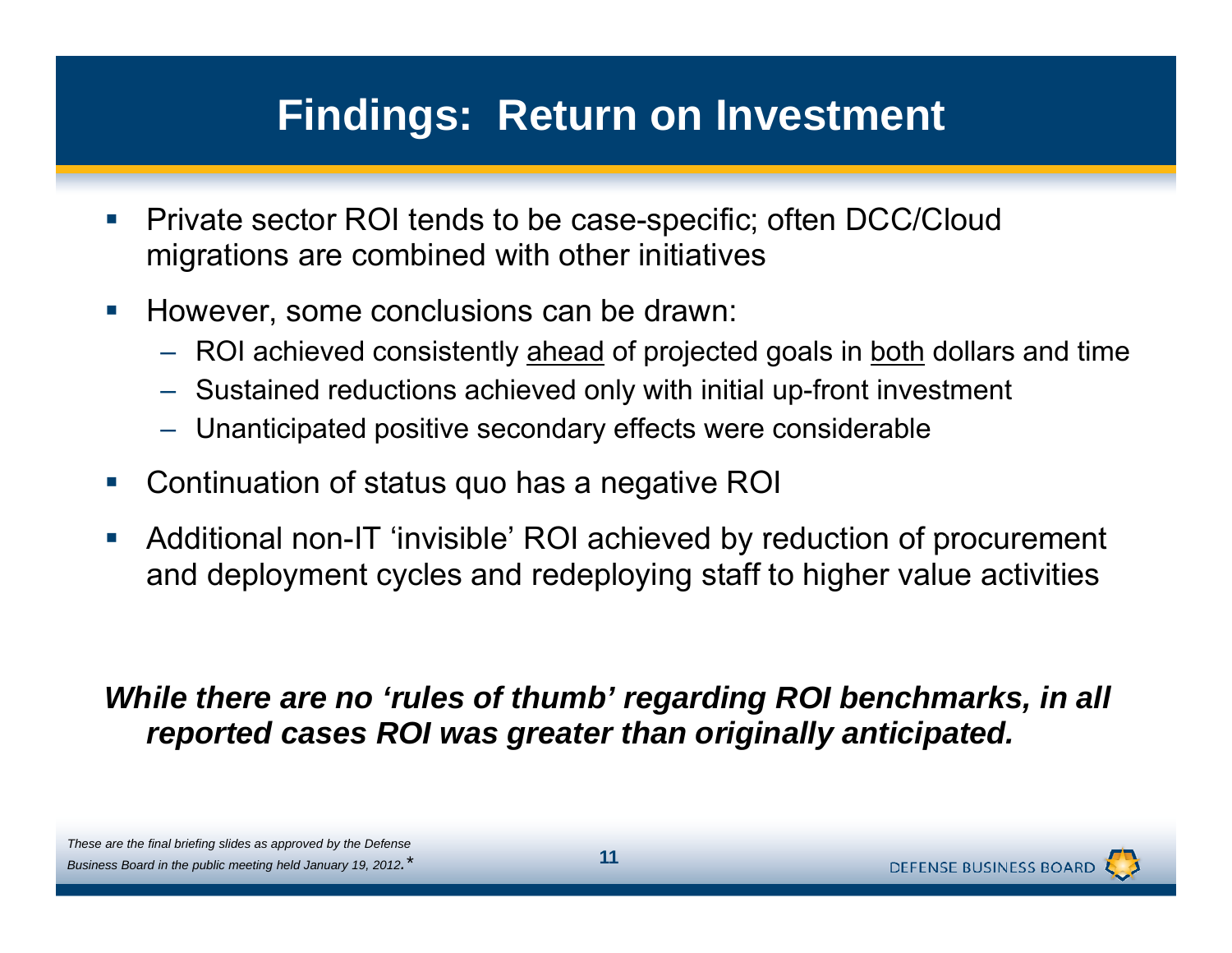# **Findings: Security**

 $\mathcal{C}^{\mathcal{A}}$ *Myth: Cloud-based systems are 'less secure'*

- Realit Current systems are difficult to defend Security will decline over time Properly designed Cloud systems can be more secure
- $\mathcal{C}^{\mathcal{A}}$  *Myth: Cloud will lead to lower performance levels for the user* Reality: Cloud can offer enhanced and breakthrough performance
- *Myth: 'All eggs in one basket' creates a new critical failure risk Reality:* Realistically one never goes to 'one basket' Cloud provides greater insurance v. critical failure risks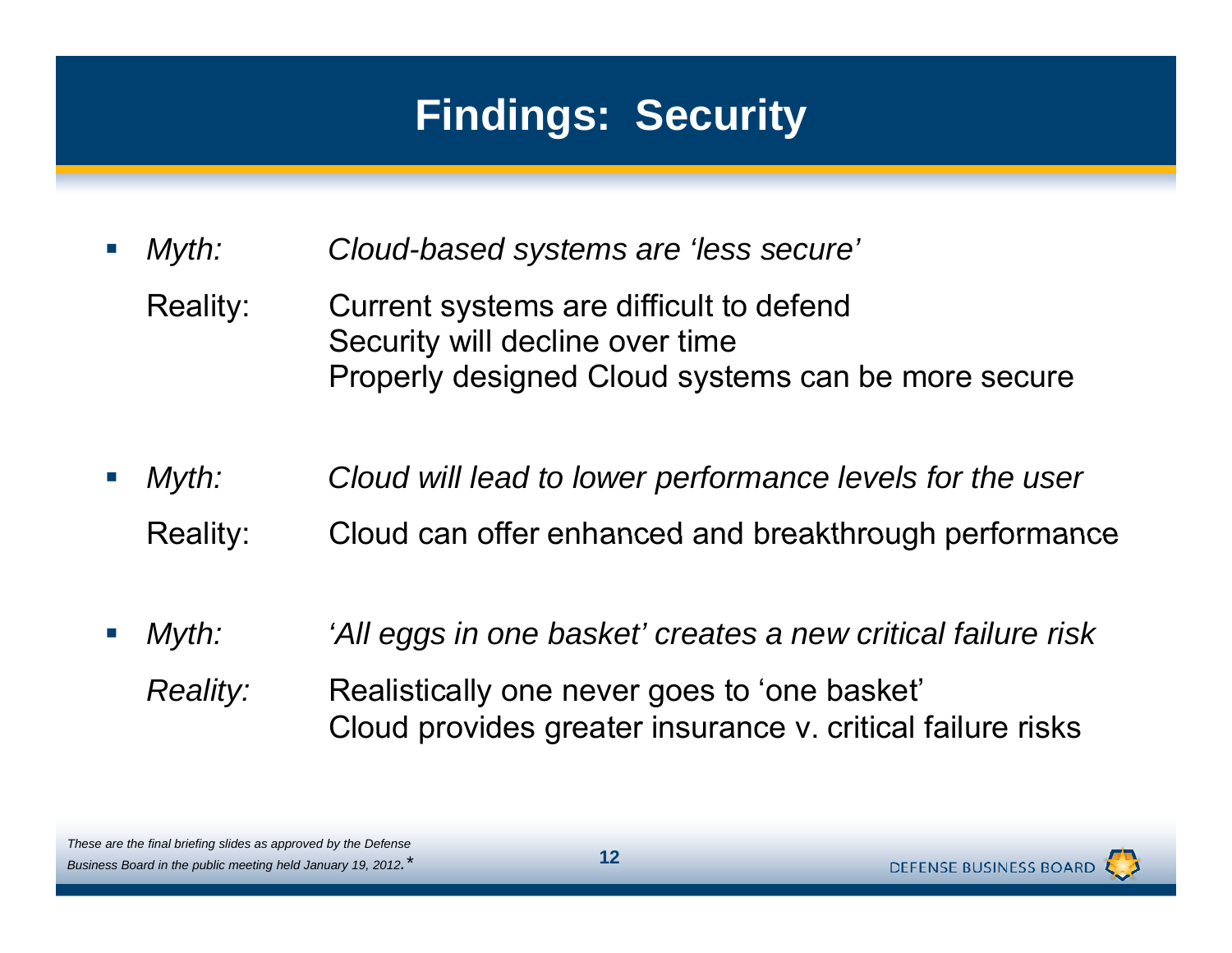# **Findings: Mission Effectiveness**

- $\mathcal{C}^{\mathcal{A}}$  Significant benefits came from unexpected areas
	- –Increased speed of data to users; facilitated information sharing and collaboration
	- Greater enterprise understanding due to increased visibility across all operations
	- Staff productivity improvement due to shift of focus from infrastructure maintenance to applications development, support, and service
- **Service Service**  Large gains derived from change in personnel/staffing model
	- Staff can be where best talent resides; does not need to be location-specific
	- –Fewer systems, networks, and enclaves require support
	- Allows significant reduction/redeployment of contractor staff
- $\mathcal{L}_{\mathcal{A}}$  Current system hurts effective mission operations
	- Architecture makes it nearly impossible to share critical data on a timely basis
	- Proprietary systems and closed architecture make in-theatre upgrades difficult
	- Lack of common standards make collaboration difficult
	- –Lack of portable ID forces individuals to be 'reinvented' with every change
	- Weak security creates need for more enclaves and dedicated networks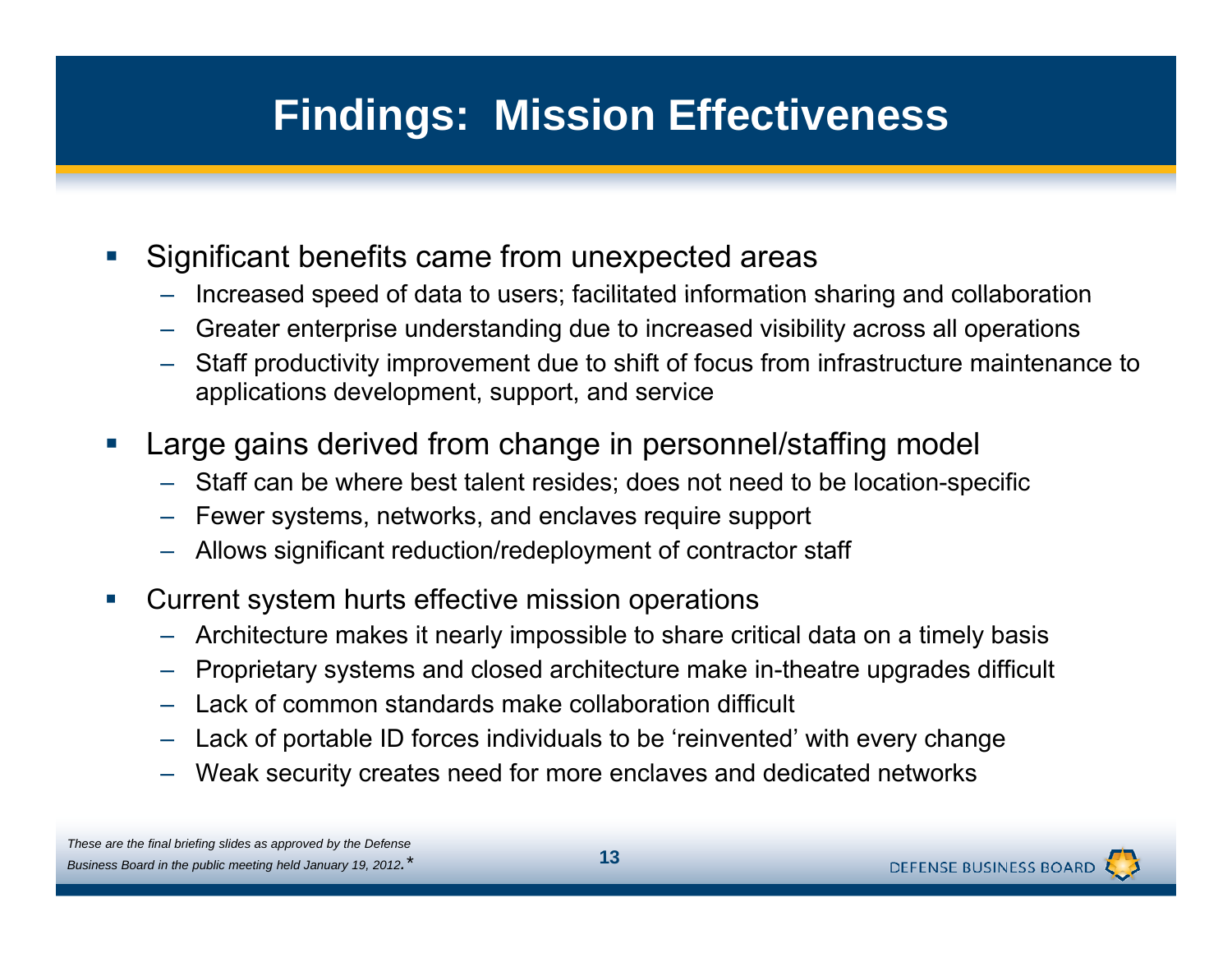# **Findings: Mission Transformation**

- $\mathbb{R}^n$  Enables 'thinner' computing and new operating model
	- $-$  Reduces hardware, software, upgrade, and maintenance costs
	- –Increases quality and timeliness; decreases risks of 'in-theatre' support
	- Increases portability of IT systems; lowers risks of loss; improves mission security
- $\mathcal{C}^{\mathcal{A}}$ Increases value of data; improves situational awareness
	- –Decreases fragmentation of data; increases accessibility
	- Facilitates 'big data' analytics
- $\mathcal{L}(\mathcal{L})$  Changes balance and costs of network defense/attack
	- –Decreases points of entrée; fewer networks to penetrate
	- –Enables stronger security, redundancy, and recovery; allows more rapid upgrades
	- Increases required sophistication and costs to attackers
- $\mathcal{L}_{\mathcal{A}}$  Shifts emphasis of cyber security from network protection to data integrity and identification/authentication
- $\mathbb{R}^n$ Provides platform for future innovation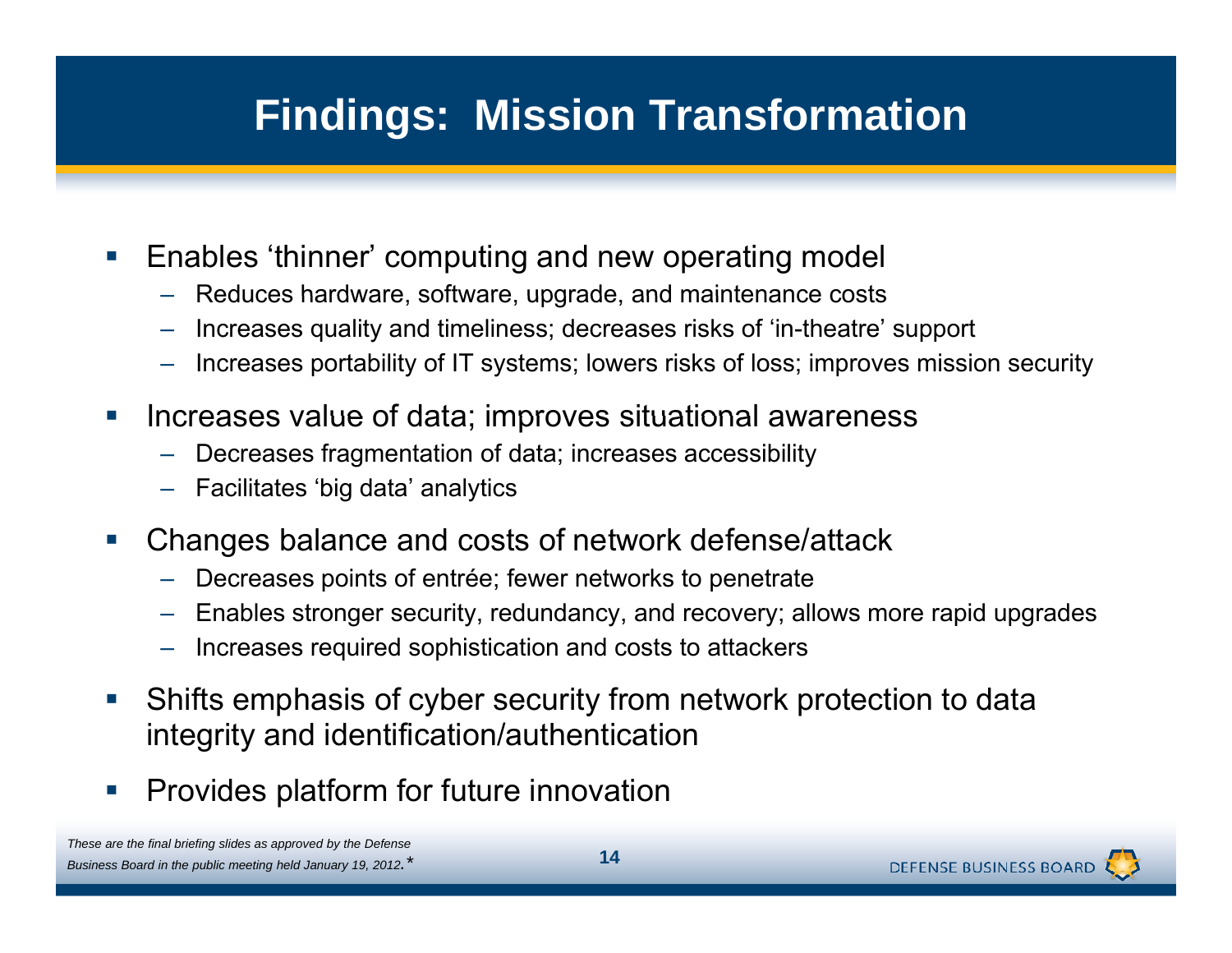# **Findings: Implementation - Authority**

- $\mathcal{C}^{\mathcal{A}}$  Strong governance and leadership are the most important factors
	- Without it the initiative will fail; must be 'owned' by CEO, not CIO
	- Must have authority to say 'no'; passive resistance can not be tolerated
- $\left\vert \cdot \right\rangle$  Establishing clear strategy and 'Concept of Operations' is essential
	- $\,$  Address both transition and steady-state operations
	- –Include risk analysis and mitigation strategies
	- –Focus on training and retraining of personnel
	- Develo p p s pecific milestones, deadlines, and metrics
- **Service Service**  Legal and policy barriers work against success; must be resolved
	- –Title 10 sets redundant authorities over business systems
	- –Requirement that every Service must 'own its own data' is unclear
	- – Federal acquisition regulations are out of synch with speed of technology change and evolving mission requirements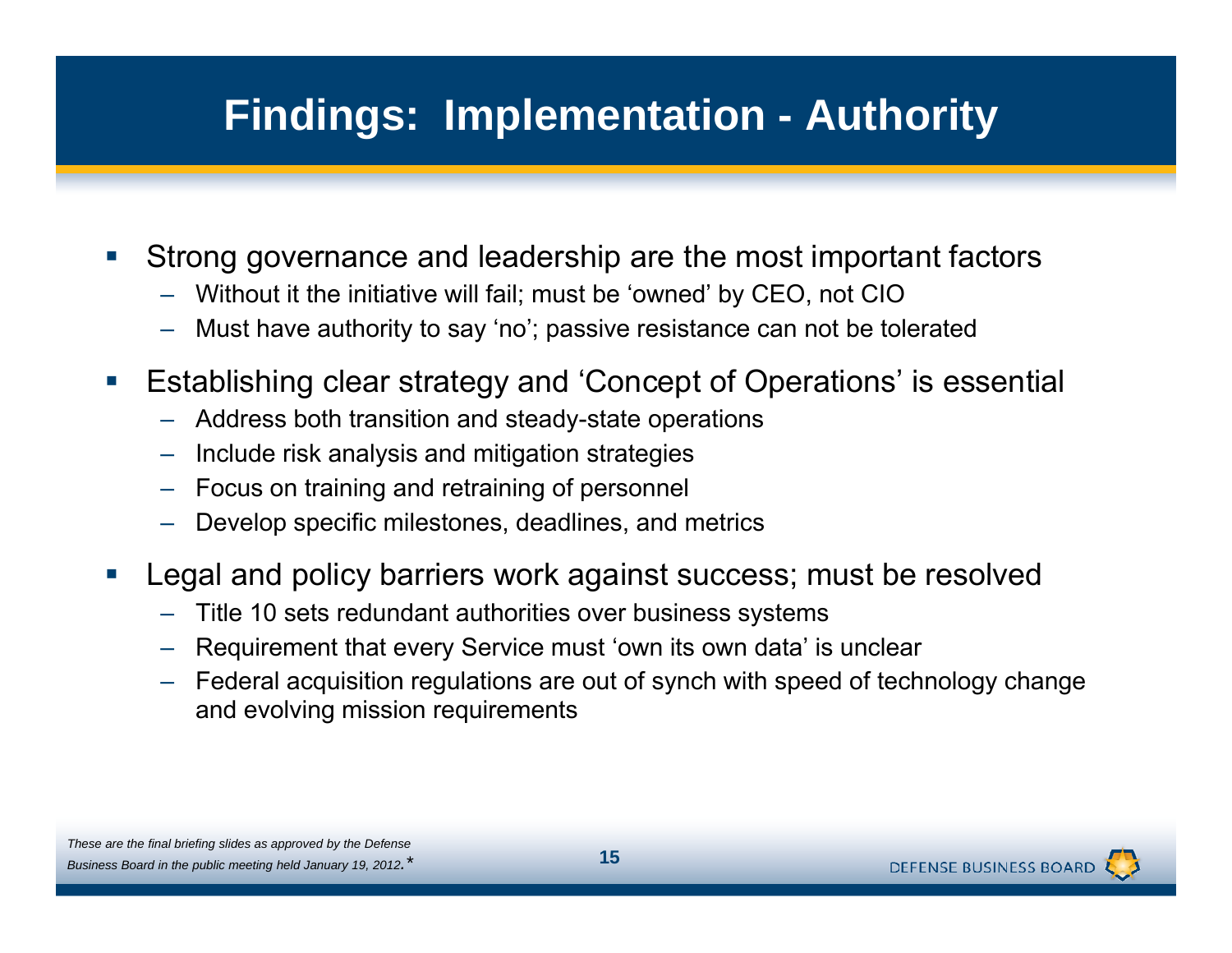### **Findings: Implementation – 'Aim' before 'Fire'**

- $\mathcal{C}^{\mathcal{A}}$  Current system configurations will be difficult to rationalize and maintain given proliferation of systems across DoD
- $\mathcal{L}_{\mathcal{A}}$  Successful migrations have followed a sequenced approach:
	- Step 1: Applications normalization, standardization, and rationalization
	- Step 2: <u>Data center</u> rationalization and consolidation
	- Step 3: <u>Data</u> and <u>security</u> rationalization
	- Step 4: Cloud migration of appropriate components
- $\mathcal{L}_{\mathcal{A}}$ • Standardization on numerous fronts will strengthen security
- $\mathcal{L}_{\mathcal{A}}$  Consolidation and Cloud initiatives are already underway but may be inconsistent with goal to optimize at DoD enterprise level
- $\mathcal{L}_{\mathcal{A}}$  Sequenced approach to migration will provide transparency, build confidence, and reduce risk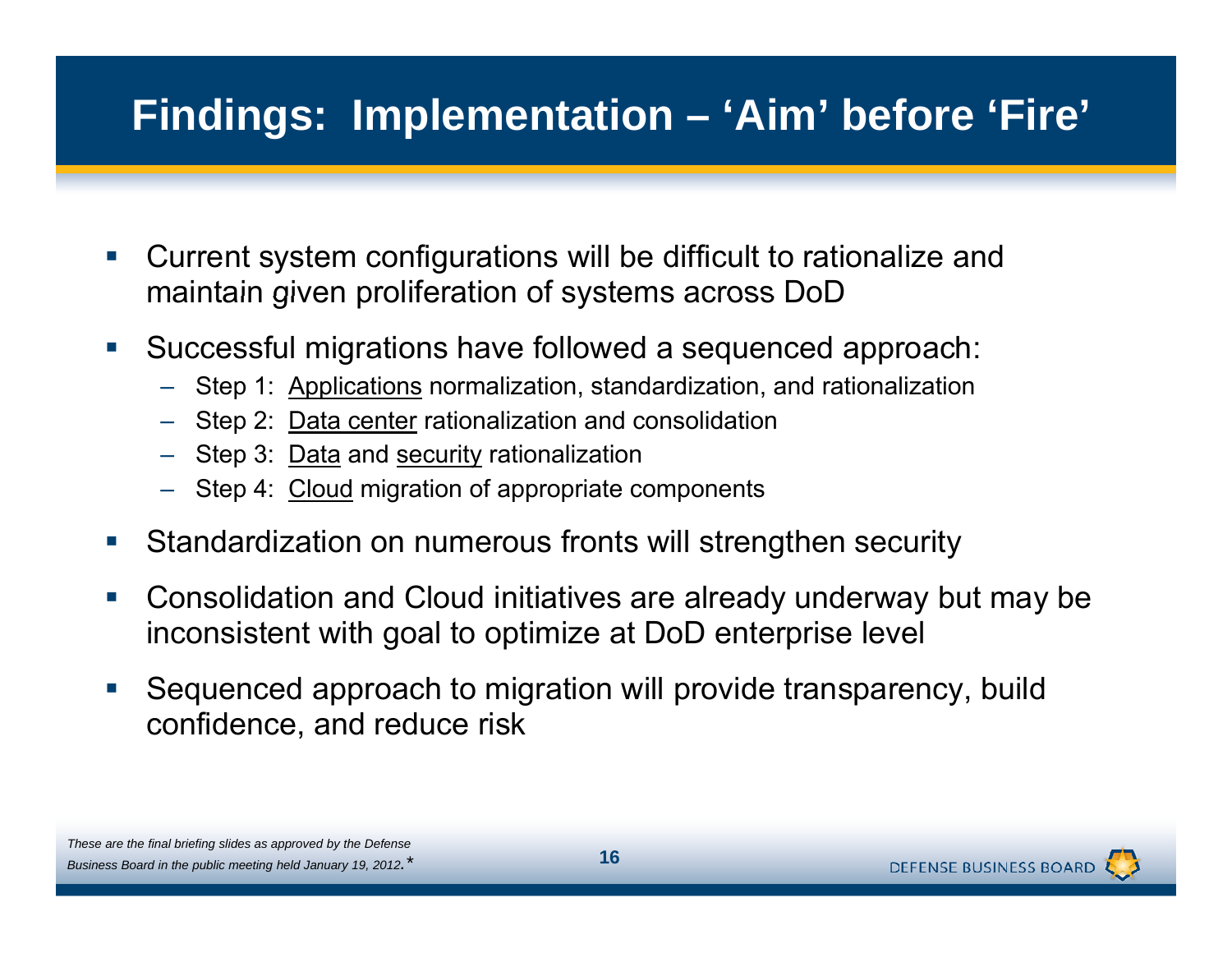# **Findings: Implementation – Change Management**

- $\mathbb{R}^n$  Incentives around common goals are critical to changing behavior
	- –Early successes were encouraged, visible, and rewarded
	- Applying some of savings to fund future upgrades delivered long-term buy-in
	- Emphasis on staff retraining rather than reduction created powerful motivator
- $\mathcal{L}_{\mathcal{A}}$  Encourage pilot programs; don't fight the entire system
	- Build on current initiatives as long as compatible with strategy and Concept of Operations (ConOps)
	- –Create 'user-pull' by moving desirable and 'easy/safe' apps to Cloud first
	- Communicate benefits and value of the change (steady-state), not the process
- $\mathbb{R}^n$  Risk Management
	- Sequenced approach to migration will greatly reduce risk
	- Use commercially-proven technology where possible; avoid the 'cutting edge'
	- Expertise and track record are key

#### *Owners must be willing to trade control for greater efficiency efficiency, lower costs, and increased effectiveness.*

*These are the final briefing slides as approved by the Defense Business Board in the public meeting held January 19, 2012.\** **<sup>17</sup>**

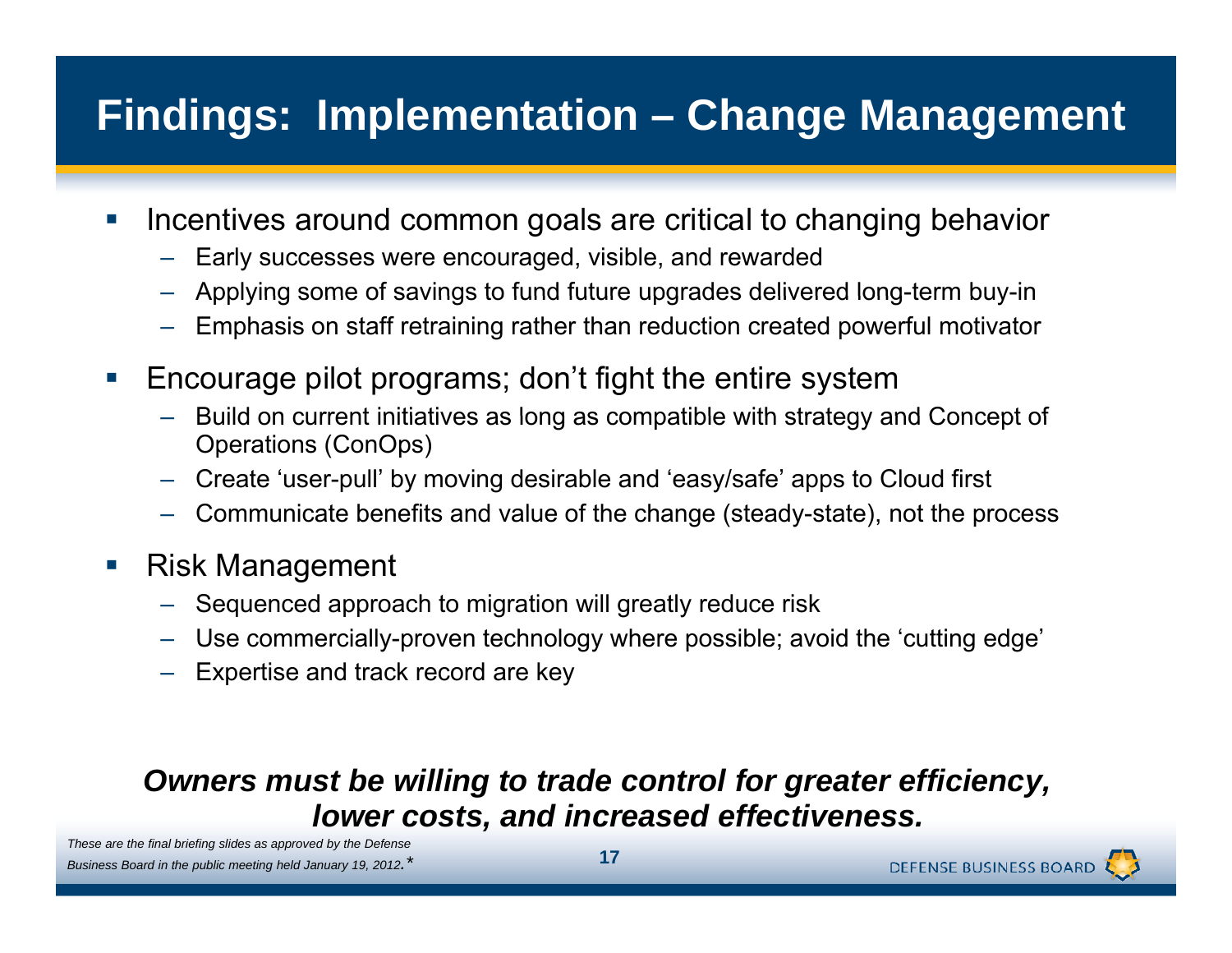### **Recommendations**

- 1. Establish single strong governance authority
	- DEPSECDEF must 'own' initiative; CIO drives effort, but it cannot be a CIO initiative
	- CIO must have ability to drive change, say 'no,' and force compliance
	- CIO must develop standardized and transparent metrics across DoD
	- Do not create a new committee to oversee effort; will create confusion
- 2. Develop a coordinated, integrated strategy to optimize at the DoD level
	- Establish clear timeline, milestones, budget, and Concept of Operations
	- Engage Service/Agency CIOs as chief implementers accountable to the DoD CIO
	- Leverage DISA role; insist on commercial-like service level agreements, metrics, and accountability
- 3. Streamline legal and procurement authorities to address policy barriers
	- Align Title 10 responsibilities with IT modernization governance authority
	- Establish rapid and consolidated procurement capability for IT purchases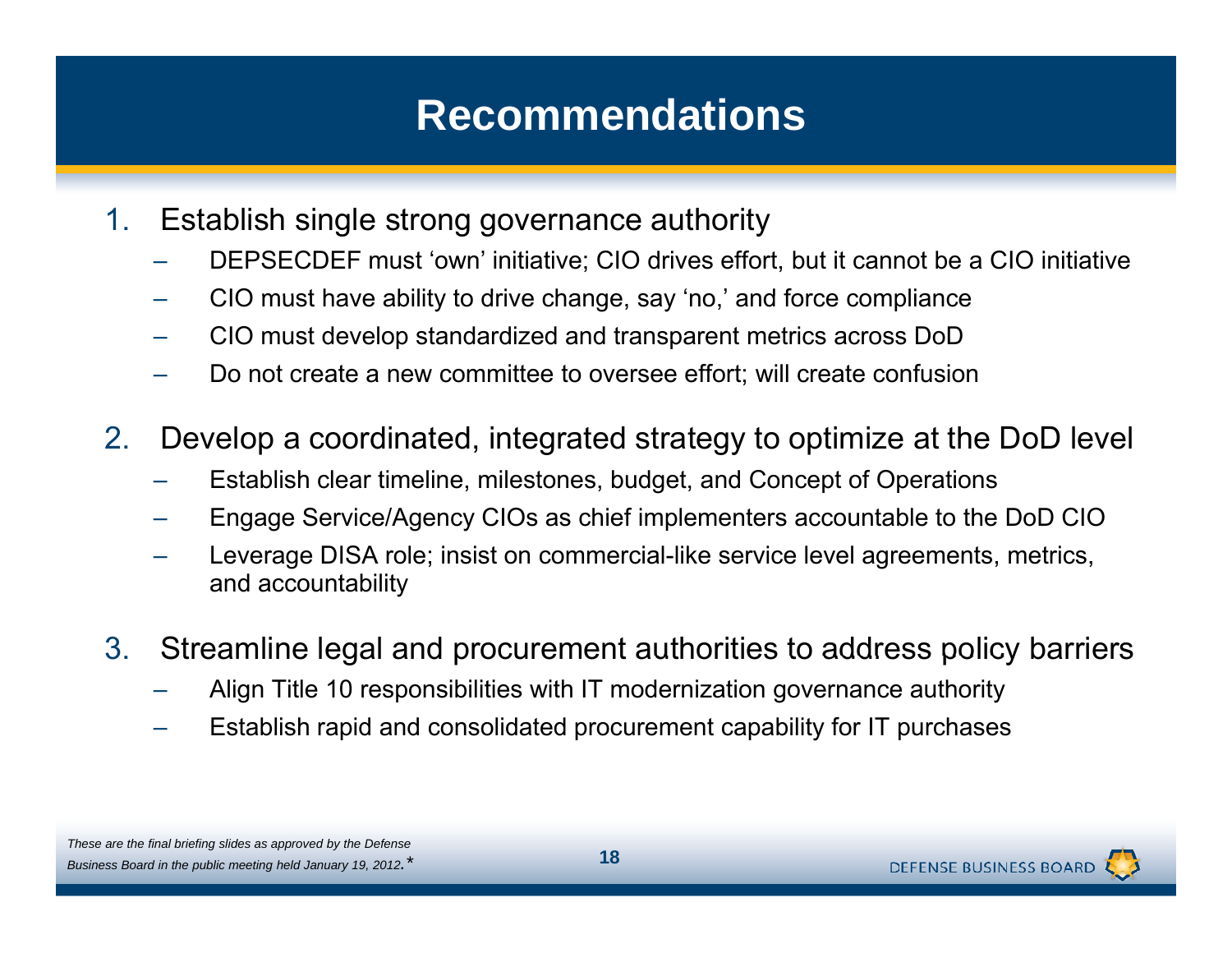### **Recommendations**

- 4. Use sequenced approach to data center consolidation
	- Normalize, standardize, and rationalize critical elements first
	- Prioritize around applications, then infrastructure, and then data/security
	- Set deadlines for termination of legacy systems, personnel, and contractors
	- Launch Cloud pilot initiatives that offer immediate user benefits
	- Accelerate Cloud when its purpose and desired benefits are clear

#### 5.Utilize commercial business model to set targets/manage expectations

- Establish multi-year budget plan; require audit-level transparency; use ROI metric
- Develop shared model to enable both savings and capability upgrades
- Establish specific output-based metrics for transition, operations, continued business improvement, and mission support
- Optimize staff for new work mix/model; invest in training
- Utilize DoD incentive and reward programs to drive behavioral changes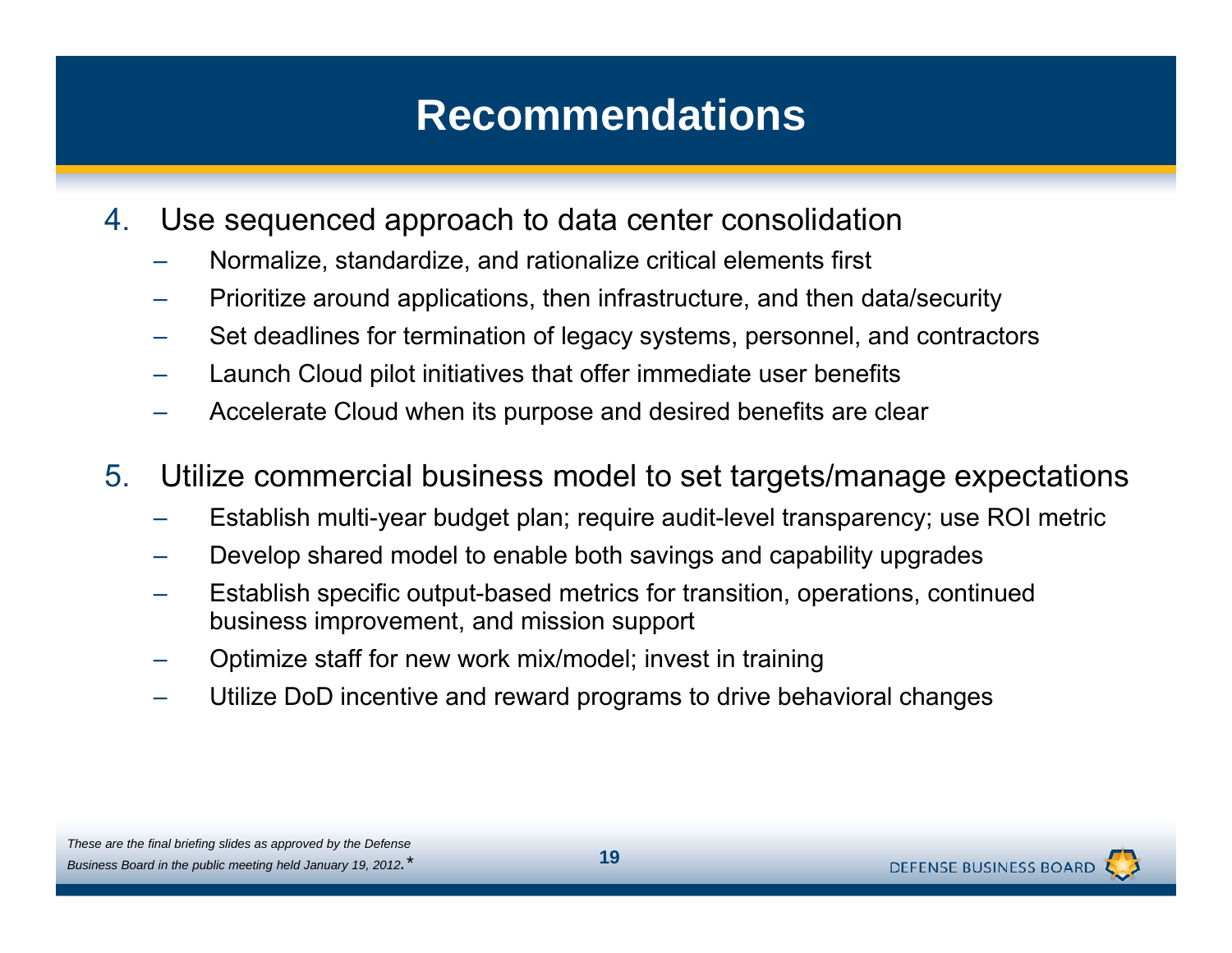# **Summary**

- $\left\vert \cdot \right\rangle$  DCC/Cloud is a strategic DoD enterprise-level imperative
	- –DoD CIO has a good roadmap and can drive initiative on behalf of DEPSECDEF
	- $\,$  DoD CIO needs to be a strategic partner, not a back-office support provider
- $\mathcal{C}^{\mathcal{A}}$  Benefits are dramatic and far-reaching
	- Cost savings, efficiency gains, and security enhancements are significant
	- $\,$  New architecture provides platform for future innovation
	- Mission support improvement and ultimate transformation are greatest benefits
- $\mathcal{L}_{\mathcal{A}}$  Failure to act decisively is a decision, and the wrong one
	- – DoD initiatives are already underway; independent and uncoordinated actions will increase barriers to coordination and information sharing
	- Costs will skyrocket and service levels will decrease given need to maintain legacy systems; future rationalization will be harder and more expensive
	- Security will fall further behind, leaving entire IT network increasingly vulnerable
	- IT costs (given DoD 'color of money') are direct tradeoff v. warfighter support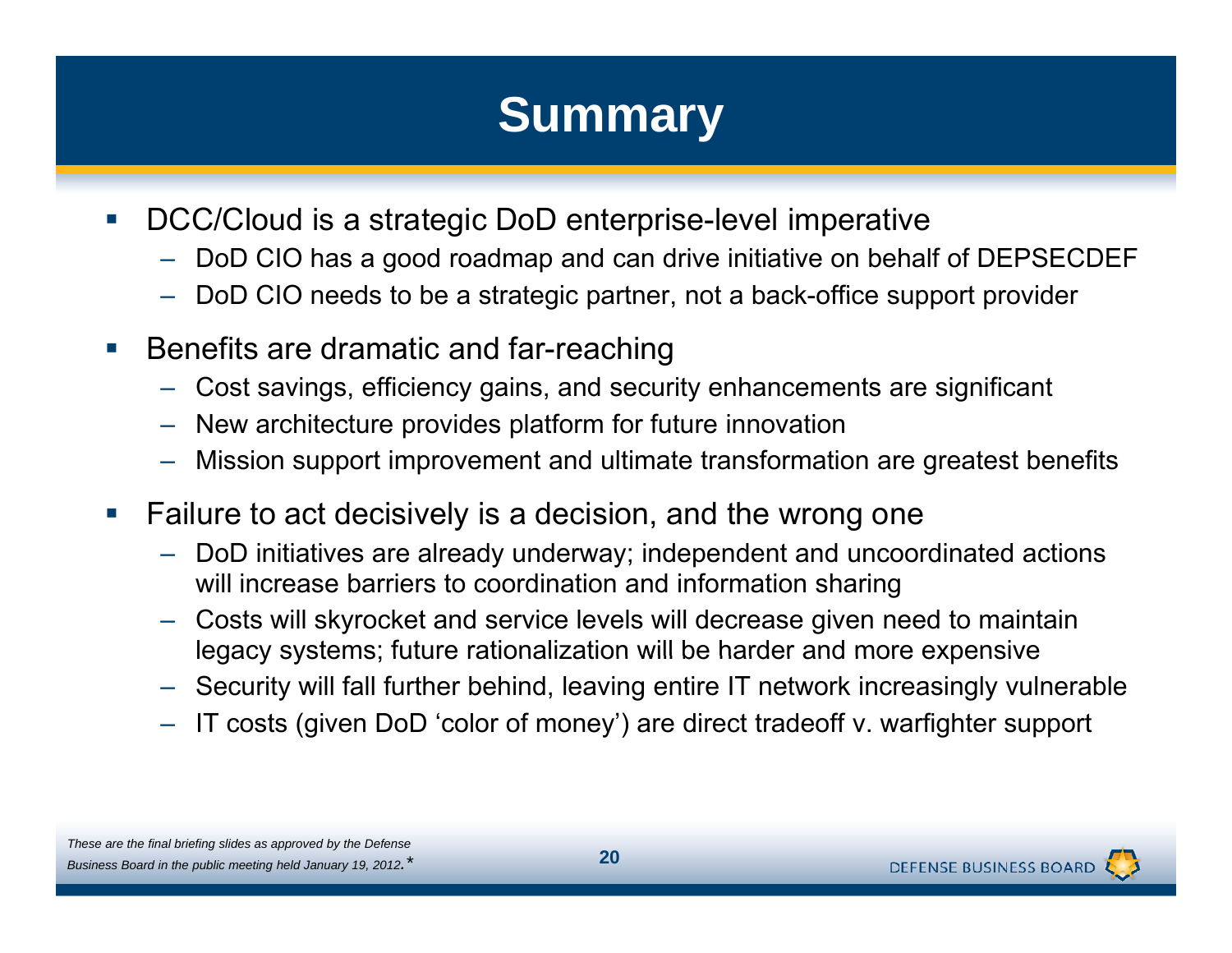#### **DEFENSE BUSINESS BOARD**



### **Questions?**

# DEFENSE BUSINESS BOARD

### *Business Excellence In Defense of the Nation of Nation*

*\*These are the final briefing slides as approved by the Defense Business Board during the public meeting held January 19, 2012. The full DBB report will*  contain more detailed text which will reflect the totality of the points discussed and modifications adopted by the Board during their deliberations.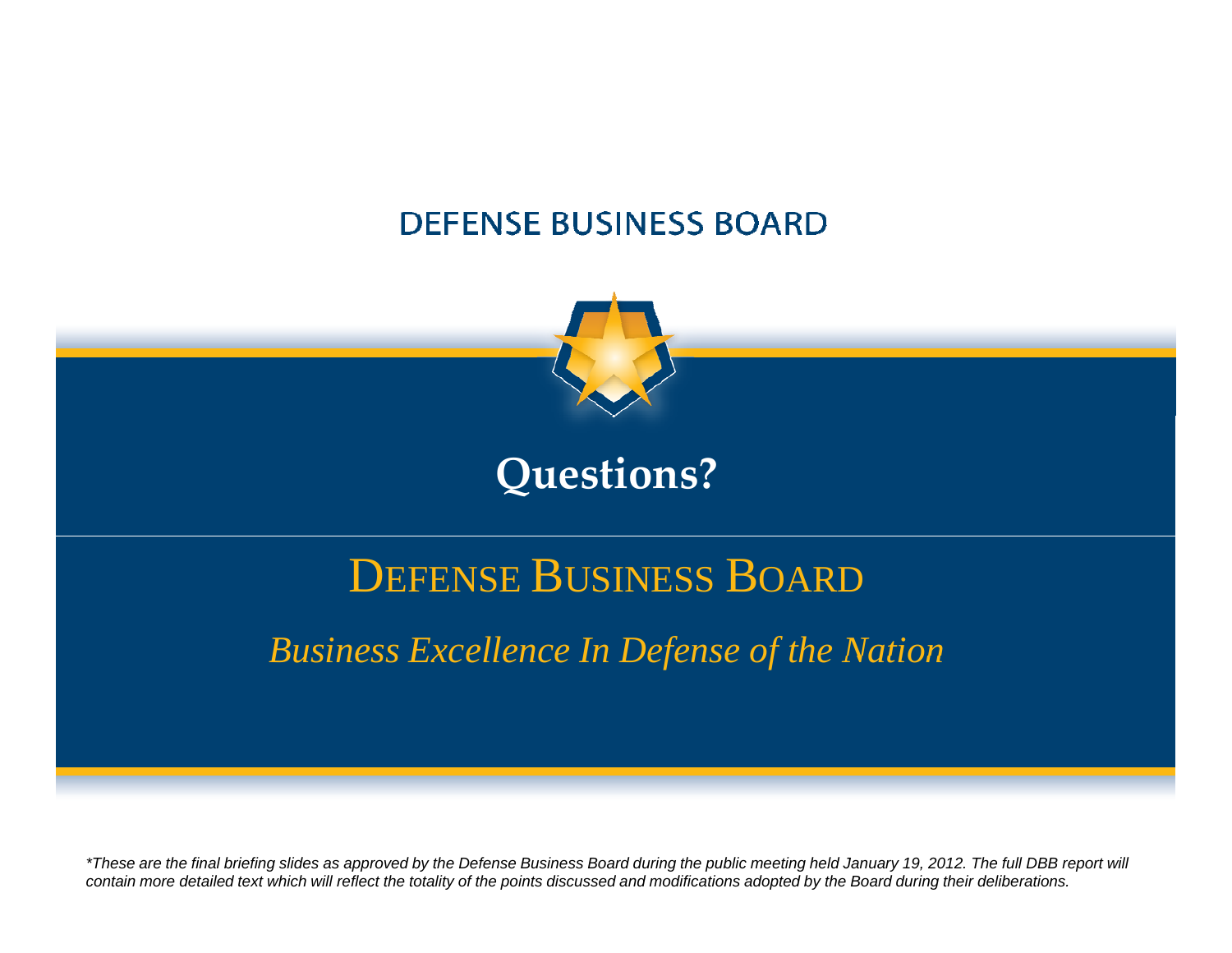#### **DEFENSE BUSINESS BOARD**



# **Appendix**

# DEFENSE BUSINESS BOARD

### *Business Excellence In Defense of the Nation of Nation*

*\*These are the final briefing slides as approved by the Defense Business Board during the public meeting held January 19, 2012. The full DBB report will*  contain more detailed text which will reflect the totality of the points discussed and modifications adopted by the Board during their deliberations.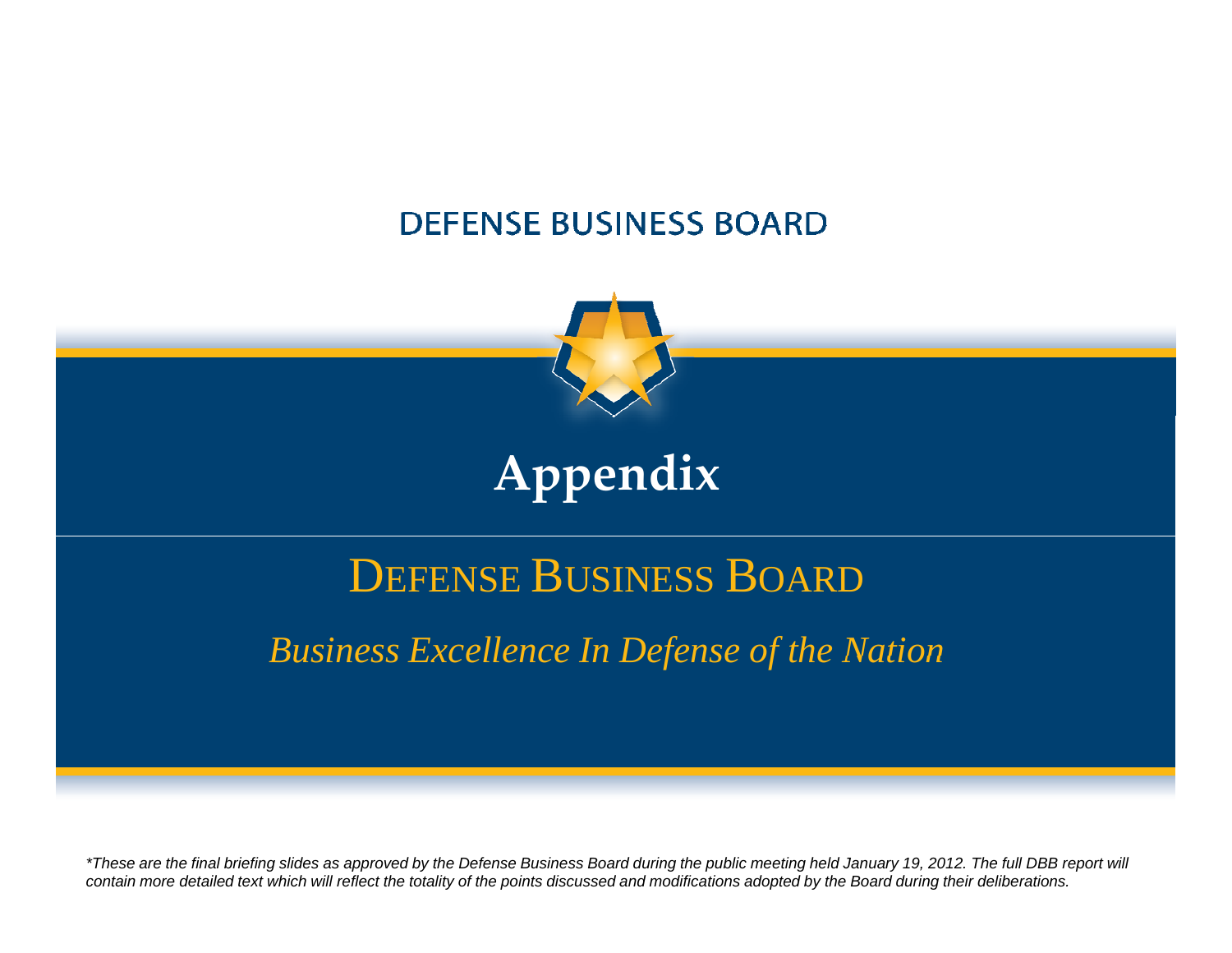DoD documents and briefings

- $\mathcal{L}_{\mathcal{A}}$  "Defense Information Infrastructure: Rationale for Defense Management Report Decision (DRMD) 918," Cynthia Kendall, Deputy Assistant Secretary of Defense (Information Systems), September 1992
- $\mathcal{C}$ Defense Intelligence Agency Strategic Vision Overview 2012-2016
- $\overline{\phantom{a}}$ "Department of Defense Information Technology Enterprise Strategy and Roadmap." DoD Chief Information Officer, September 6, 2011
- $\mathcal{L}_{\mathcal{A}}$  "Department of the Navy Information Management/Information Technology/ Cyberspace Campaign Plan for Fiscal Years 2011-2013," Terry Halvorsen, DON/CIO, May 2011
- $\mathcal{L}_{\mathcal{A}}$  Federal Data Center Consolidation Initiative; Department of Defense 2011 Data Center Consolidation Plan & Progress Report, November 8, 2011
- $\mathcal{L}_{\mathcal{A}}$ • Remarks by Deputy Secretary Lynn at the 2011 DISA Customer and Industry Forum, Baltimore, MD, August 16, 2011
- $\mathcal{L}_{\mathcal{A}}$  Title 10 USC; Subtitle A; Part IV; Chapter 131; Section 2222 Defense business systems: architecture, accountability and modernization; January 2009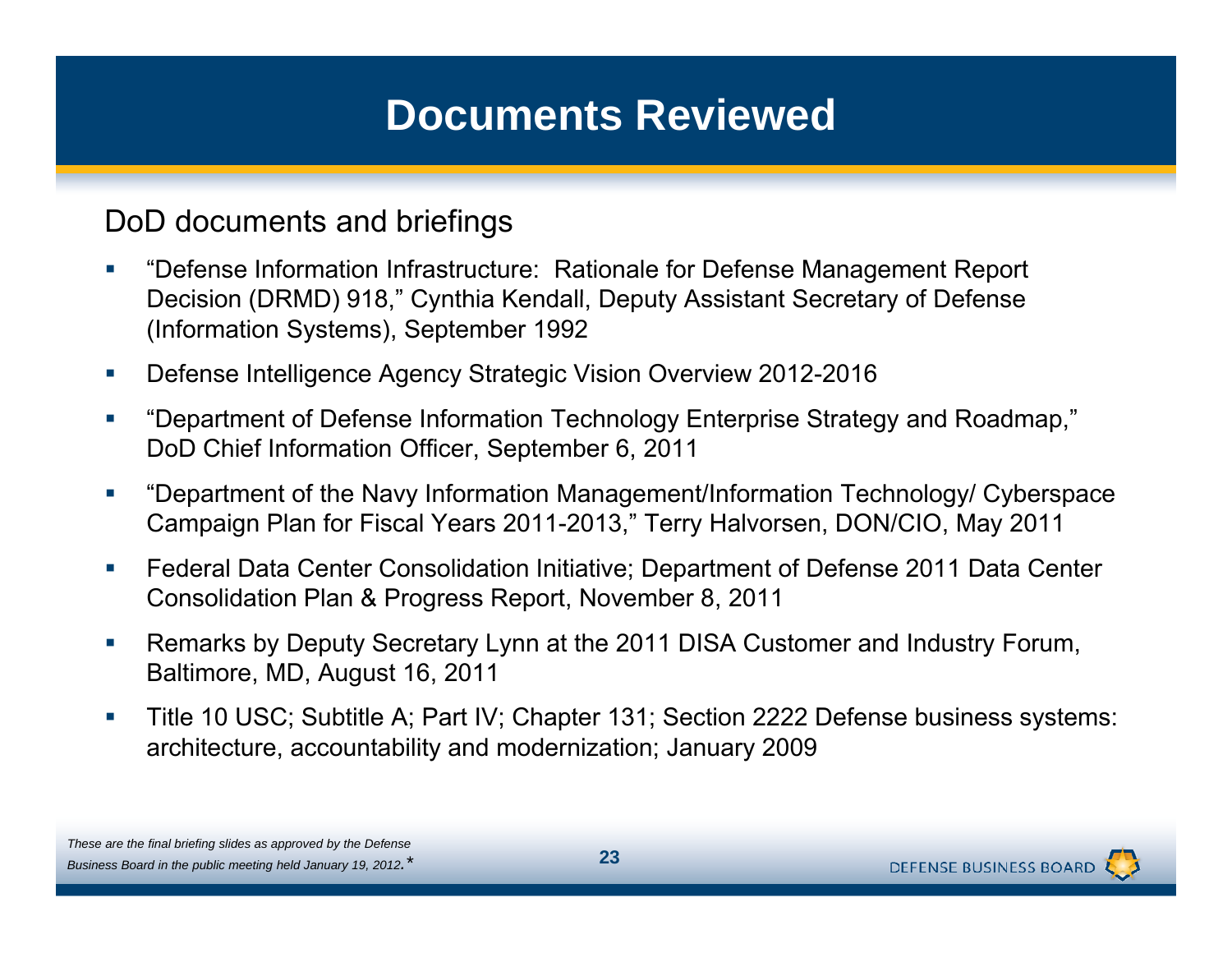#### US Government documents

- $\mathcal{L}_{\mathcal{A}}$  "25 Point Implementation Plan to Reform Federal Information Technology Management," Vivek Kundra, U.S. Chief Information Officer, December 2010
- $\mathcal{L}_{\mathcal{A}}$  "Cyberspace Policy Review: Assuring a Trusted and Resilient Information and Communications Infrastructure," The White House, May 29, 2009
- $\overline{\phantom{a}}$ "Data Center Consolidation; Agencies Need to Complete Inventories and Plans to Achieve Expected Savings," Government Accounting Office Report 11-565, July 2011
- $\mathcal{L}_{\mathcal{A}}$  "Information Security: Additional Guidance Needed to Address Cloud Computing Concerns," Gregory C. Wilshusen, GAO 12-130T, October 6, 2011
- $\mathcal{L}_{\mathcal{A}}$  "Information Security: Federal Guidance Needed to Address Control Issues with Implementing Cloud Computing," Government Accounting Office Report GAO 10-513, May 2010
- Ī. "Memorandum for Chief Information Officers, Subject: Security Authorization of Information Systems in Cloud Computing Environments," Steven VanRoekel, Federal CIO, December 8, 2011
- $\mathcal{C}$ ■ "State of Public Sector Cloud Computing," Vivek Kundra, Federal CIO, May 20, 2010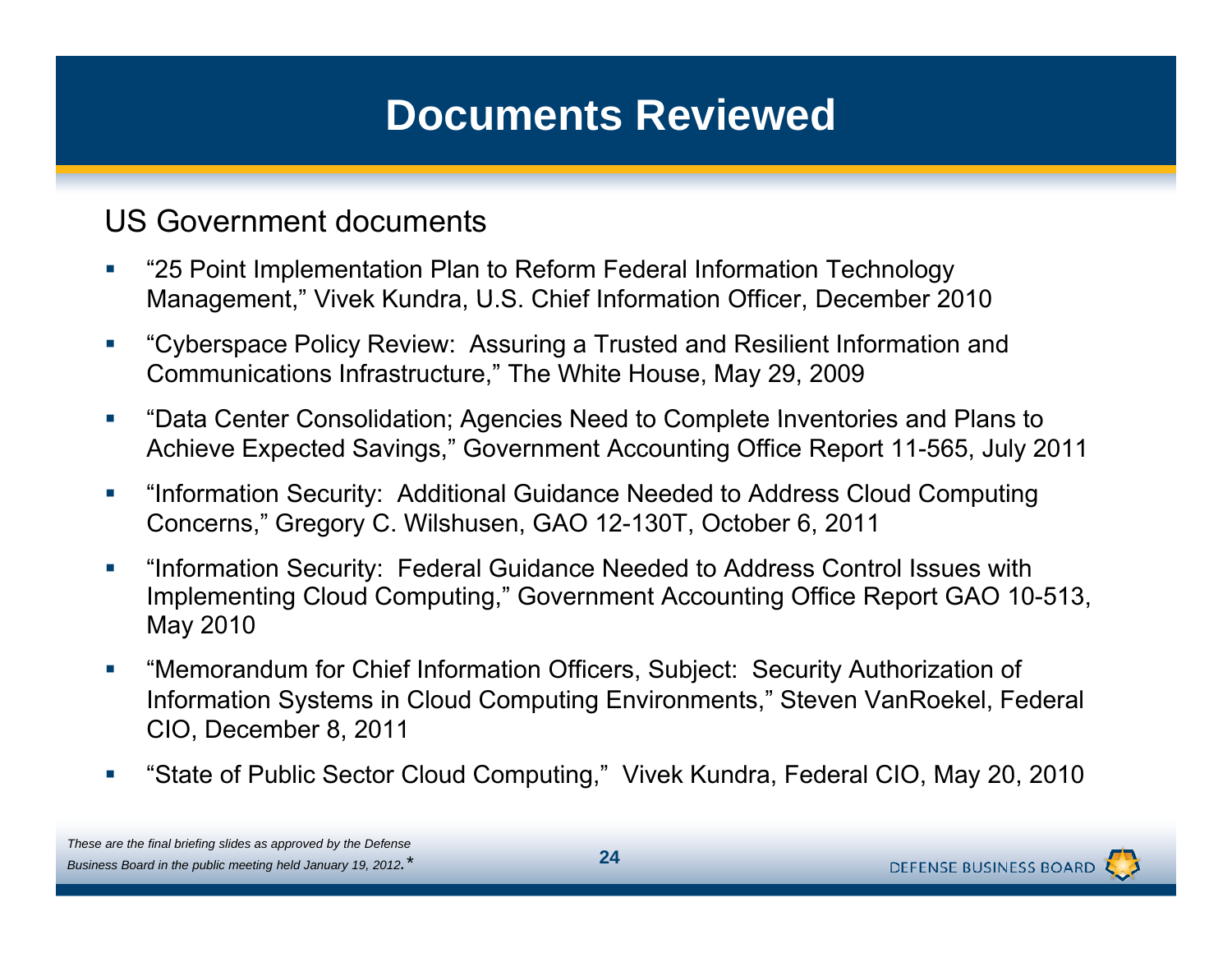US Government documents (cont'd)

 $\mathcal{L}_{\mathcal{A}}$  "VA Information Technology Strategy," Statement of Joel Willemssen, Managing Director, Information Technology U.S. Government Accountability Office before the House Veterans Affairs Subcommittee on Oversight and Investigations

#### Industry reports and reference material

- $\mathcal{C}$ ■ "IT Service and Cloud Computing Transformation Strategy," Gartner Consulting, September 2011
- $\mathcal{C}$ "Cloud First Buyers Guide for Government," TechAmerica Foundation
- $\mathcal{L}_{\mathcal{A}}$ • "Security Risks in Cloud Computing; a Preliminary View from the IREC Membership," Information Risk Executive Council, 2010
- $\mathcal{C}$  "Enterprise Data Center Consolidation in the States: Strategies and Business Justification," NASCIO, August 2007
- $\mathcal{C}$ "Hype Cycle for Virtualization," Philip Dawson, Gartner, Inc., July 22, 2010
- $\mathcal{C}$  "Key Issues for Securing Public and Private Cloud Computing, 2011," John Pescatore, Gartner, Inc., April 15, 2011
- $\overline{\phantom{a}}$  "Amazon's Corporate IT Migrates Business Process Management to the Amazon Web Services Cloud," Amazon Web Services, April 2011

*These are the final briefing slides as approved by the Defense Business Board in the public meeting held January 19, 2012.\** **<sup>25</sup>**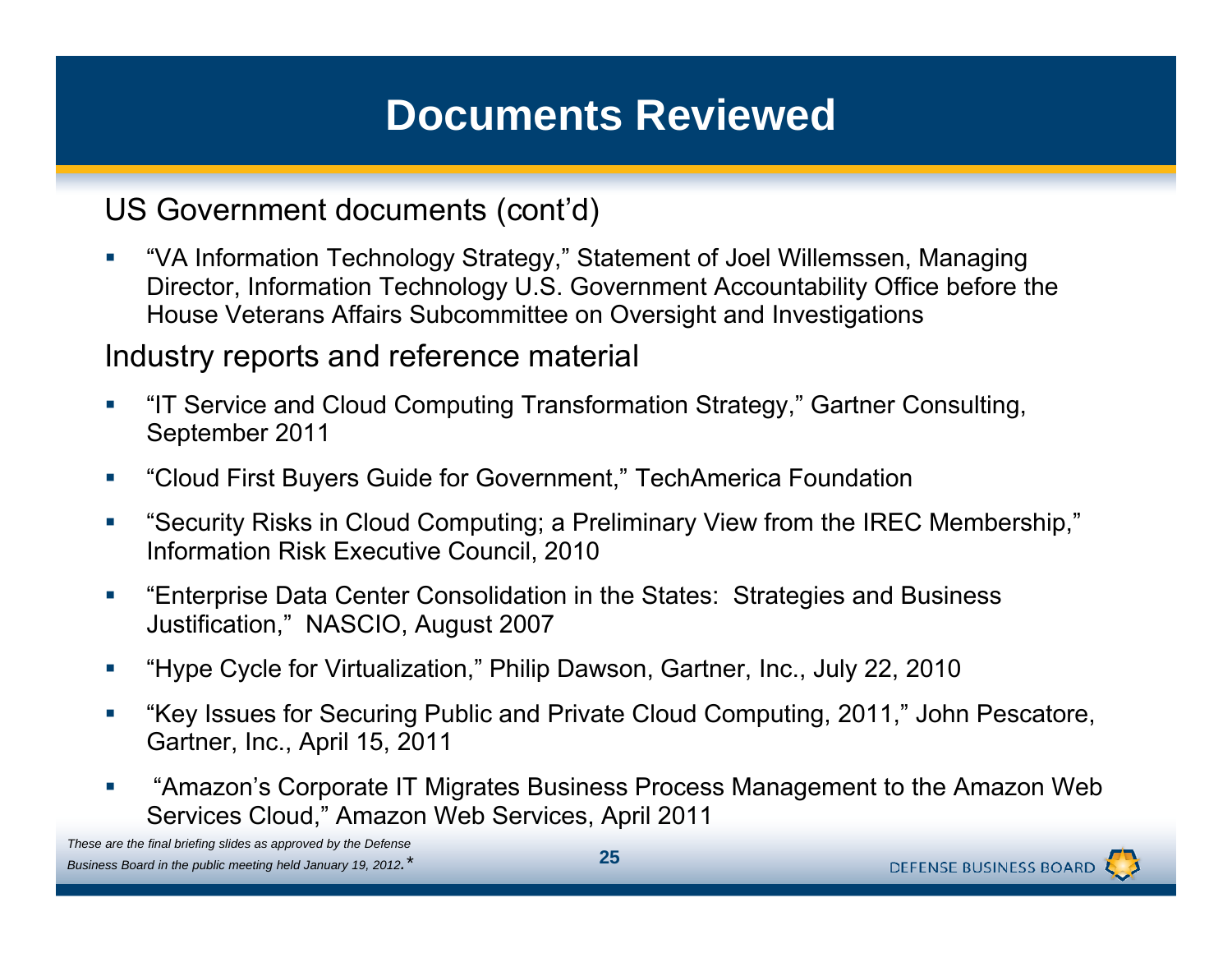Press articles and speeches

- $\mathcal{L}_{\mathcal{A}}$ "A Break in the Clouds: Towards a Cloud Definition," Luis Vaquero, et al
- $\overline{\phantom{a}}$  "Federal IT Needs A Cost-Savings Dashboard," John Foley, *InformationWeek Government*, December 12, 2011
- $\mathcal{C}$  "GAO Faults Pentagon Cyber Efforts, Lack Of Clarity," Ellen Nakashima, *Washington Post*, July 26, 2011
- T. "Military Networks 'Not Defensible,' Says General Who Defends Them," Noah Shachtman, *Danger Room (Wired.com),* January 12, 2012
- $\mathcal{C}$ "Navy, Marine Corps Under Orders To Slash IT Spending," Nicole Blake Johnson, *Federal Times*, August 10, 2011
- $\mathcal{L}_{\mathcal{A}}$ "Navy Details Data Center Consolidation Plan," Bob Brewin, *NEXTGOV* July 26, 2011
- $\mathcal{C}$ "Preparing for the Real Costs of Cloud Computing," Bob Violino, *Computerworld*, December 5, 2011
- $\mathcal{C}$ "Selling Umbrellas in the Rain," Dean Iacovelli, www.public-cio.com, February 2011
- $\overline{\phantom{a}}$ ■ "The Agile Infrastructure; Digital Spotlight Datacenters," Robert L. Scheier, *Computerworld*, December 2011